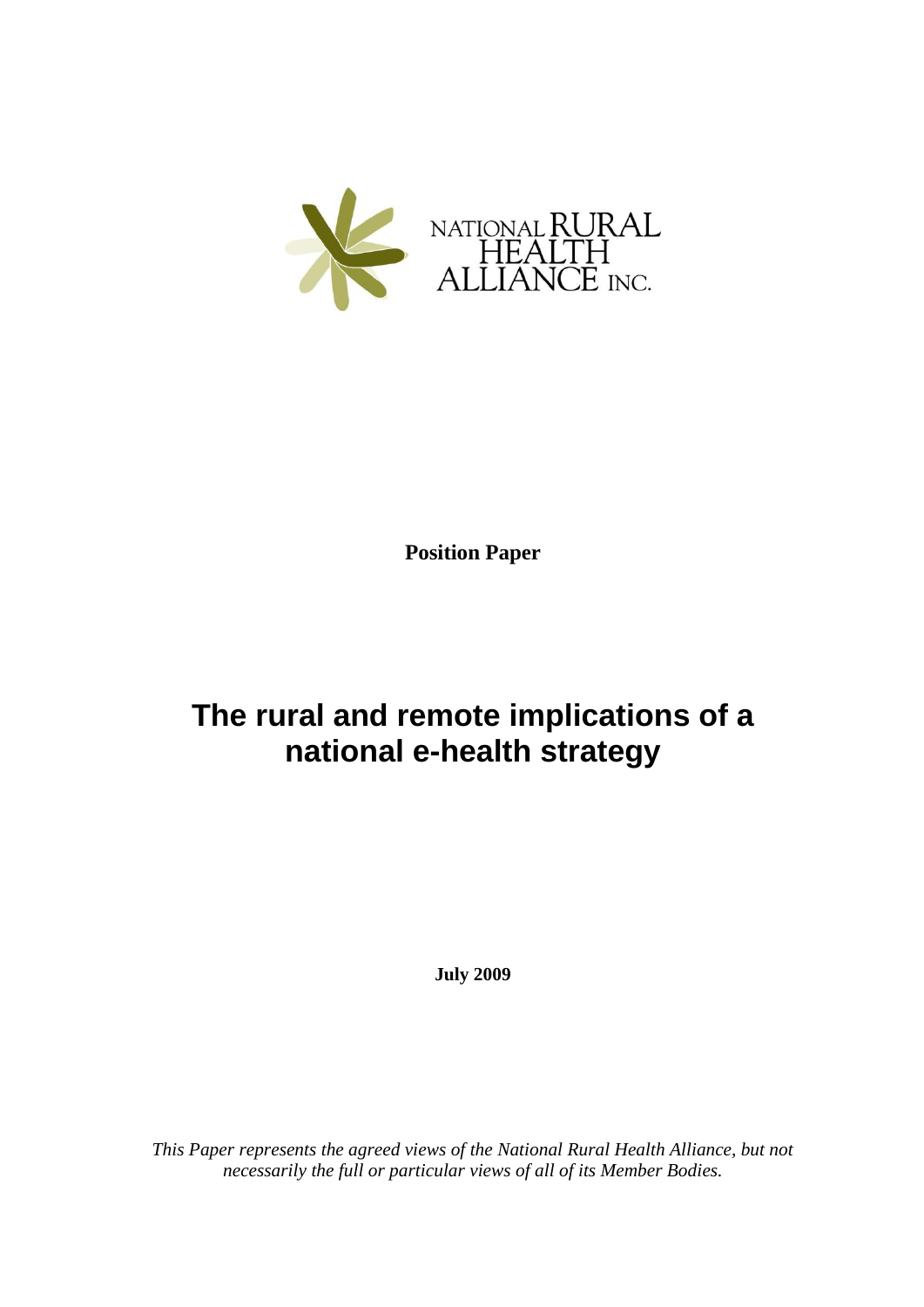# **Contents**

| Attachment 1: Member Bodies of the National Rural Health Alliance 21 |  |
|----------------------------------------------------------------------|--|

© National Rural Health Alliance 2009 ISBN 978-1-921219-07-8

National Rural Health Alliance PO Box 280 Deakin West ACT 2600

Phone: 02 6285 4660 Email: [nrha@ruralhealth.org.au](mailto:nrha@ruralhealth.org.au) Website: www.ruralhealth.org.au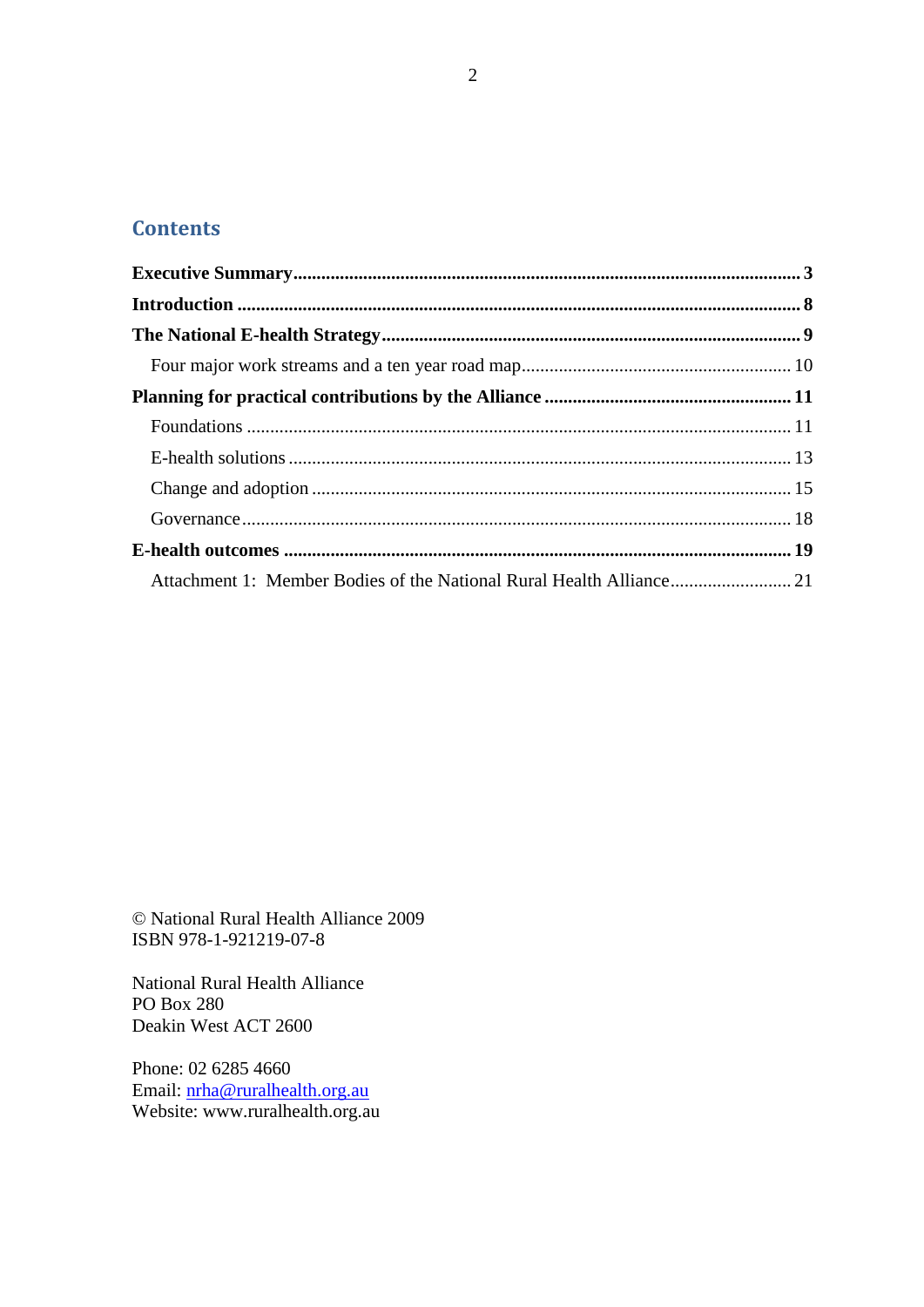### **Position Paper**

## **The rural and remote implications of a national e-health strategy**

#### **July 2009**

#### <span id="page-2-0"></span>**EXECUTIVE SUMMARY**

E-health is a means of providing the right health information to the right person at the right place and time in a secure electronic form. The World Health Organisation defines "ehealth' as "the combined use of electronic communication and information technology in the health sector".

E-health is fundamental to the well-integrated, multidisciplinary, primary health care teams coordinated with other parts of the health system that the National Rural Health Alliance recommends for effective health care delivery in rural and remote Australia. Further, the Alliance has called for a more coordinated and structured approach to research, monitoring and reporting on health care delivery and health outcomes, to ensure that the most effective approaches for rural and remote Australia are identified and become a part of national health policy and program development. Such continuing improvements in the quality and safety of health care will rely in part on effective use of e-health.

The Alliance has an important role to play in ensuring that the benefits of e-health are realised in rural and remote Australia. These include online information for consumers about preventive health and support for self management of chronic conditions; electronic patient health records, so that patients from rural areas remain connected with their primary health care when they see a specialist or receive acute care; links to specialist advice to reduce the need (and cost) for patients to travel to a major city; professional development, peer support, and decision support tools that assist all health professionals in their work; and information systems to allow more standardised and more automated data collection and performance reporting.

Across Australia, a large and growing number of e-health projects are being developed in local regions, in primary and acute care settings and within the public and private sector. Many are delivering localised benefits such as radiology advice online, electronic discharge or medication information, outreach services for mental health consumers and patient information recall systems to support chronic disease self management.

Without coordination, there is the real risk of duplication of effort and expenditure that would create a wide range of e-health solutions that cannot be integrated or scaled across the health system. This approach will not achieve equity in health outcomes or drive effective health reforms for rural and remote Australians.

#### *National E-health Strategy*

Accordingly, the Alliance welcomes the endorsement of the National E-health Strategy by the Australian Health Ministers Conference (AHMC) in December 2008 as a guide to the further development of e-health in Australia. The overall vision for e-health described in the Strategy is that:

*E-health will enable a safer, higher quality, more equitable and sustainable health system for all Australians by transforming the way information is used to plan, manage and deliver health care services.*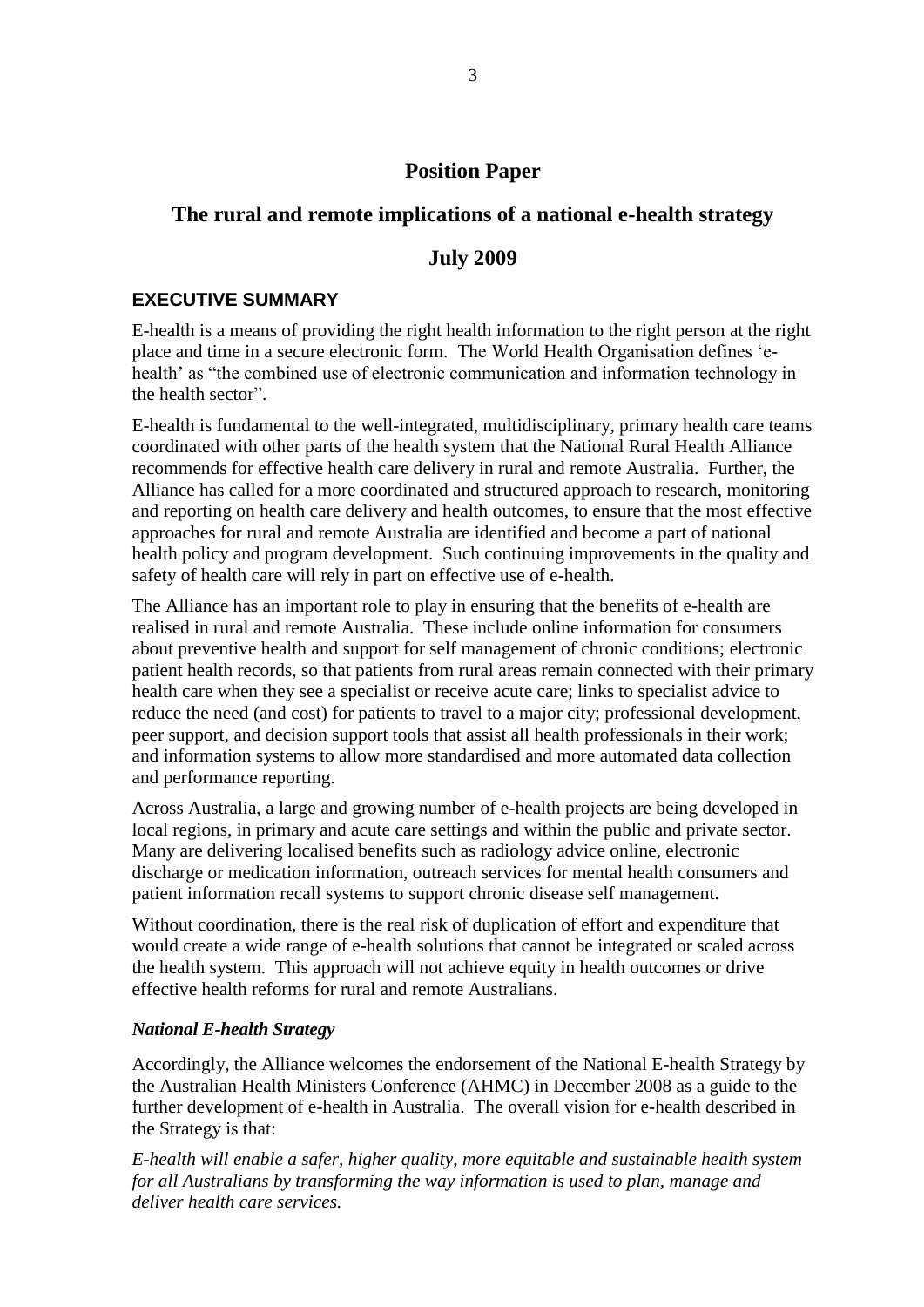In particular, the Alliance welcomes the stated objective that "e-health will enable electronic access to appropriate health care services for consumers within remote, rural and disadvantaged communities", along with the other stated objectives which are equally applicable in these communities.

#### *Four major work streams and a ten year roadmap*

The National E-health Strategy sets priorities under each of four major work streams, to be implemented concurrently in a coordinated way, according to a roadmap aimed at delivering a safer, better connected and more sustainable healthcare system over the next decade. The three, six and ten year planning horizons emphasise the need for planned and sustained input by the Alliance to ensure that rural and remote communities remain abreast of e-health implementation and associated improvements in health care over time.

The Alliance sees investment in e-health as integral to wider health care reforms. The Alliance will monitor the reports from the National Health and Hospitals Reform Commission, the Primary Health Care Strategy and the National Preventative Health Taskforce and the follow-up actions, including from the Council of Australian Governments and the Australian Health Ministers Council, to ensure that rural and remote communities share equitably in the benefits of e-health.

The Alliance will call for preferential investment in e-heath capacity and implementation in rural and remote communities as part of addressing current inequities in health care and to ensure full participation in the e-health strategies that underpin health reforms.

Specific plans must be established to meet the electronic information and communication needs of all remote Australians so they too can benefit from e-health.

#### *Planning for practical contributions by the Alliance*

The four major work streams proposed in the National E-health Strategy provide a framework for the Alliance and its members to consider the practical contributions they will need to make in order to ensure that the adoption of e-health is useful and effective across rural and remote Australia.

**Foundations work stream** - establishing the computing infrastructure, consistent information standards, rules and protocols that provide the basic ability to share health information.

For the Alliance, one of the main barriers to improving health care in rural and remote communities is a lack of electronic connectivity between different parts of the health system and with support networks and health information available through the internet.

The Alliance will advocate for timely implementation of the National Broadband Network with a focus on improving health care for all Australians, including additional strategies to provide equal broadband access for places with populations of less than 1,000.

A key issue for the Alliance is to ensure that nurses, paramedics and allied health professionals, dentists and medical specialists in private practice become a part of the National E-health Strategy, as well as general practices, pharmacies and hospitals. The Alliance also recognises the need for strategies to ensure that health consumers in rural and remote Australia have access to the computing infrastructure, technical support and knowledge that will provide them with the choice of obtaining online health information and support.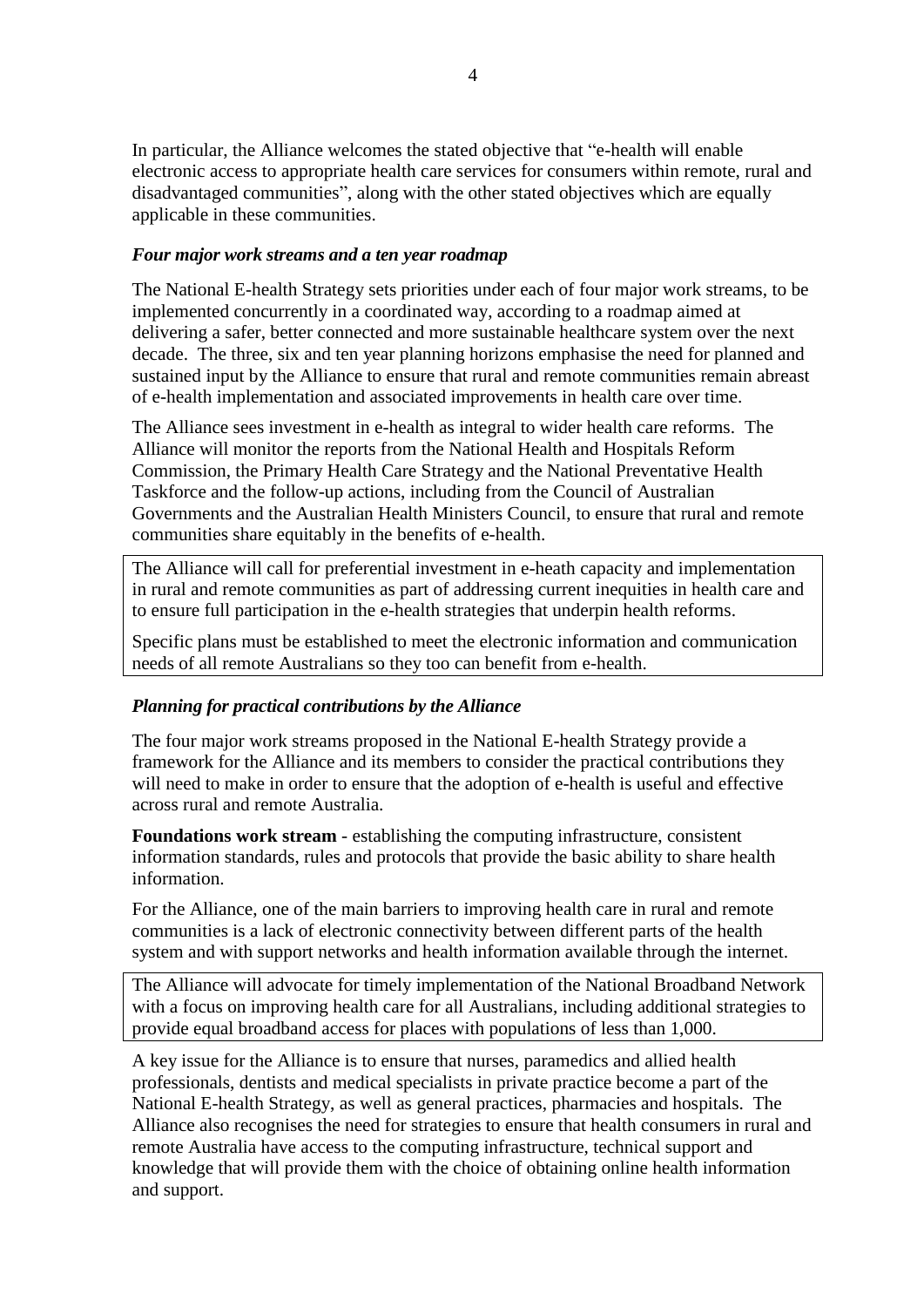The Alliance will research how well its networks are equipped to connect and communicate through e-health, as the basis for its advocacy for promoting opportunities and minimising gaps in health care delivery in rural and remote Australia.

**E-health solutions work stream** - investing in the computing solutions or tools that enable consumers, care providers and health care managers to share appropriate health information, with a focus on Individual Electronic Health Records (IEHRs).

Members of the Alliance are particularly concerned that many e-health pilot projects have been funded and then ceased over the years, without progressing what works or learning from what did not. They want to know about the e-health solutions already in use and to share the experiences in designing and implementing them, including the pitfalls and the benefits, to minimise duplication and maximise progress.

The Alliance will share and promote information about e-health solutions that are working in rural and remote Australia, including strengths and weaknesses, and encourage its members to do the same through articles, newsletters, websites, continuing professional development, conference presentations and other means.

The Alliance will advocate for its members to be represented in work to design e-health solutions that are relevant to their current practice, that will enable their participation in multidisciplinary health care teams, and will support the self management of chronic conditions and/or contribute to preventative health.

The Strategy proposes a set of *priority E-health solutions* to be progressed through *national alignment* of investment towards the goal of *individual electronic health records (IEHR)*. The proposed IEHR is a secure, private electronic record of an individual"s key health history and care information.

Members of the Alliance want to see the scope of a shared electronic health record developed and expanded over time to accommodate the different uses and levels of access to health information required by consumers and the different members of their health care team. Privacy, confidentiality and medico-legal concerns need to be acknowledged and addressed. The Alliance wants an IEHR that integrates and summarises an individual"s health information from a range of different health care providers, in a range of combinations and formats designed to assist various users, so that the people in rural and remote Australia have their health information where and when they need it.

The Alliance supports the establishment of a national compliance function to ensure that health information can be shared by consumers and their health care providers across geographical boundaries and state borders to support multidisciplinary team-based health care. Standards and protocols should build on the connectivity and information technology capacities currently available in rural and remote Australia and consider the costs and delays in upgrading to new specifications, to ensure timely implementation.

The Alliance calls for early investment in the adoption of individual electronic health records so that people in rural and remote Australia have their health information where and when they need it.

To this end, it is critical for the people and health services in rural and remote Australia to build their e-health capacity using the technologies currently available, so they are well placed to participate in sharing of electronic health records as national standards and protocols are adopted and broadband connectivity and applications improve.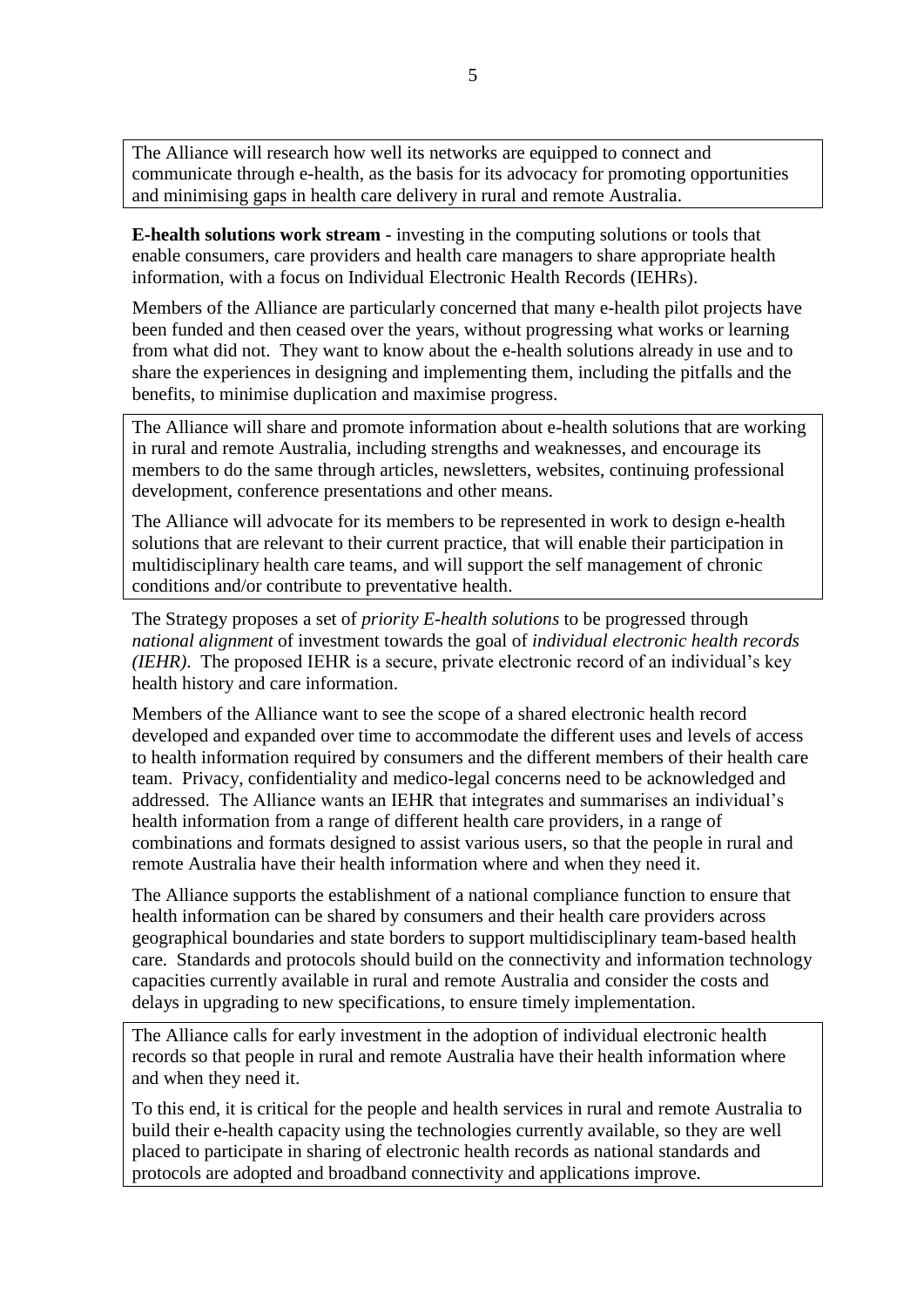The simple and efficient exchange of the routine information that health professionals need in order to progress patient care in rural and remote communities should be a priority for developing e-health solutions.

The Alliance is concerned that a reliance on market driven development of e-health solutions will fail to support the more flexible models of care necessary in rural and remote Australia. The prices and choices available to them will be affected by higher costs in time, travel and technological support.

The Alliance calls on governments to moderate pure market forces by augmenting the development and implementation of tailored e-health solutions that address current inequities in health services and outcomes for rural and remote Australia.

**Change and adoption work stream** - motivating consumers, health care providers and health care managers to use the e-health solutions.

The Strategy emphasises that coordinated awareness, training and education, and incentive and compliance programs, are needed for effective adoption of e-health solutions. It recommends that the work stream should focus on ensuring that consumers, care providers and health managers are aware of the solutions available or being developed, are educated in their use and encouraged to adopt them, while programs should be inclusive of software vendors. Further, the Strategy proposes that the adoption and change activities should be undertaken and managed at local and regional levels across the Australian health system.

Some cases of successful implementation of e-health solutions, developed to fill a genuine community need, in consultation and partnership with relevant communities, are well known among members of the Alliance and demonstrate the importance of this investment of time and resources.

The Alliance will continue to call on entities involved with e-health to engage meaningfully with people in rural and remote areas, and to be aware of the need to help build the capacity of rural people and communities to adopt and make full use of e-health applications.

Further development of health funding arrangements and of e-health solutions that support electronic referrals and sharing of electronic health records among all members of the health care team will be particularly important for improving health care in rural and remote Australia. The adoption of electronic clinical records by the many salaried allied health professionals including remote area nurses who make up a significant part of the workforce in rural and remote Australia also needs to be considered.

The Alliance will advocate for funding incentives and mechanisms that support the adoption of e-health as part of the shift to multidisciplinary team-based health care delivery in rural and remote Australia.

Some Alliance members are already involved in upskilling their networks to participate in e-health solutions. Other members remain concerned about the lack of face-to-face, hands on opportunities to build the confidence of health professionals and consumers in the use of new information management and technological solutions in rural and remote areas, and also about lack of support for installation and adoption of new technology.

The Alliance will advocate for representation in the adoption and change activities for ehealth at national, local and regional levels, in order to help ensure that appropriate rural and remote delivery is planned for and occurs.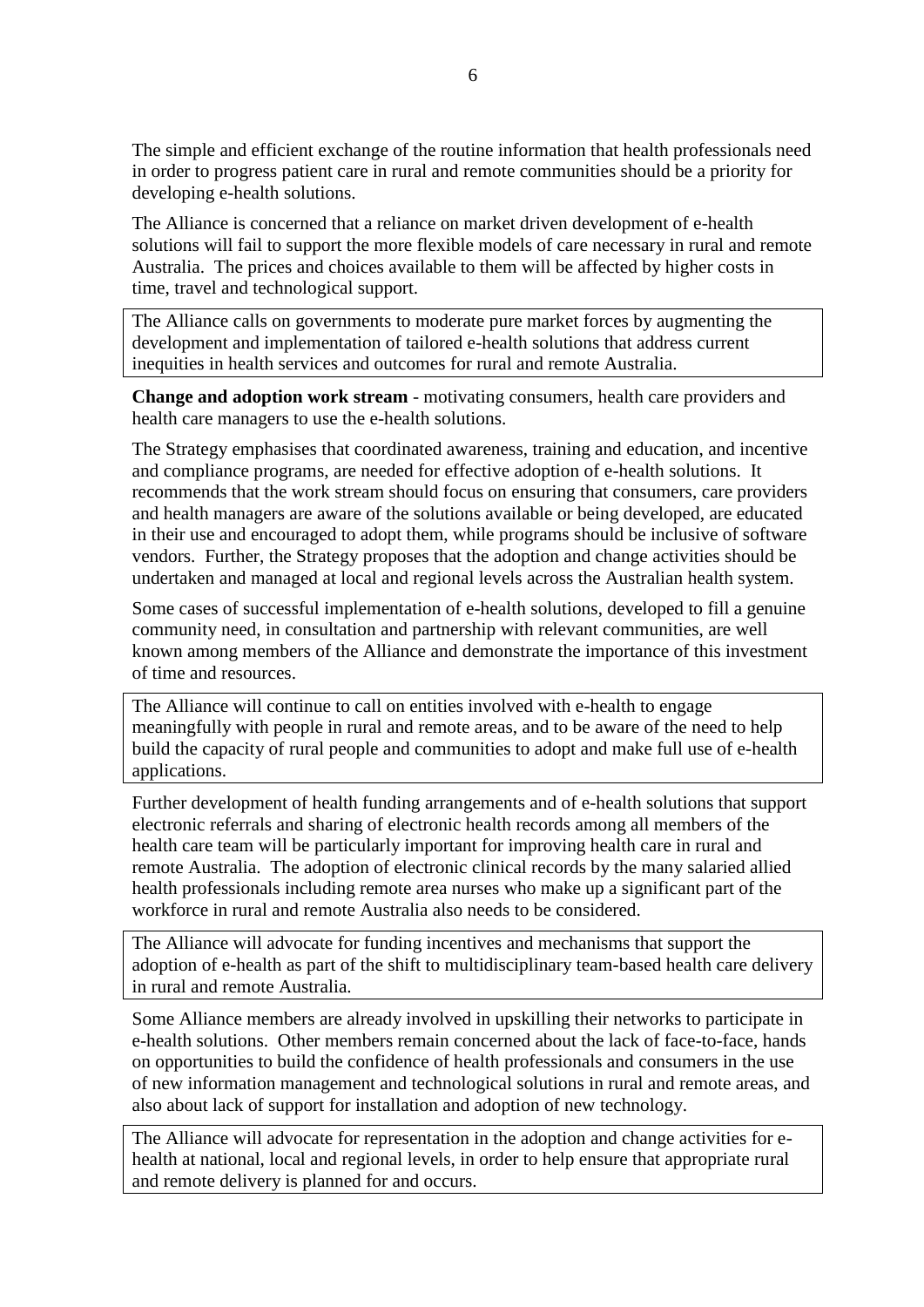**Governance work stream** - to provide appropriate coordination, visibility and oversight of the activities and outcomes of the national e-health work program.

The Alliance believes that a coherent national plan and framework for rural and remote health services is required as a matter of urgency. The Alliance is committed to working towards equal health for the people who live in rural and remote communities by 2020. This plan should draw on the demonstrated capacity of rural and remote Australia to develop innovative and effective e-health solutions that are underpinned by community ownership and resources that are focused on local needs.

The Alliance recommends that governance accountability for the adoption of e-health in Australia should be a part of a coherent national plan for rural and remote health.

#### *E-health outcomes*

The Strategy outlines a list of e-health benefits for consumers, care providers and health care managers under the following headings:

- e-health will improve the quality and safety of the Australian health system;
- e-health will support a more accessible and equitable health system; and
- e-health will improve system efficiency.

In summary it asserts that the ultimate benefit achieved from implementation of a national e-health strategy will be a safer, better connected and more sustainable health system over the ten year implementation roadmap.

The Alliance wants to see the benefits of e-health flow in rural and remote communities, commencing within the three year planning horizon, **connect and communicate**, of the ten year implementation roadmap. For example, transfer of electronically generated, more legible prescriptions and more complete medication records should help to minimise medication errors and interactions.

Further benefits should flow as health professionals and consumers are better able to **collaborate** in multidisciplinary care, the six year horizon for the ten year roadmap; for example, consumers and their health care providers sharing joint care plans and key information from electronic health records across the multidisciplinary team. Continuous quality improvement systems for clinical care and for the health data collection and analysis required to support it must be a fundamental part of e-health adoption.

During the **consolidation** part of the ten year road map for e-health implementation, it should become possible for the vast majority of the data for monitoring health system performance to be collected through normal e-health enabled care.

The Alliance has a particular interest in ensuring that the health challenges and effectiveness of the models of care in rural and remote communities are visible and can be researched as e-health data is aggregated and health system performance monitoring improves.

The Alliance and its members will seek to be involved in setting key targets and broad data requirements for quality improvements and for monitoring health system performance as an integral part of e-health solutions for rural and remote Australia.

Rural and remote communities are well placed and have a strong interest in leading the way to make e-health part of "business as usual" for health care.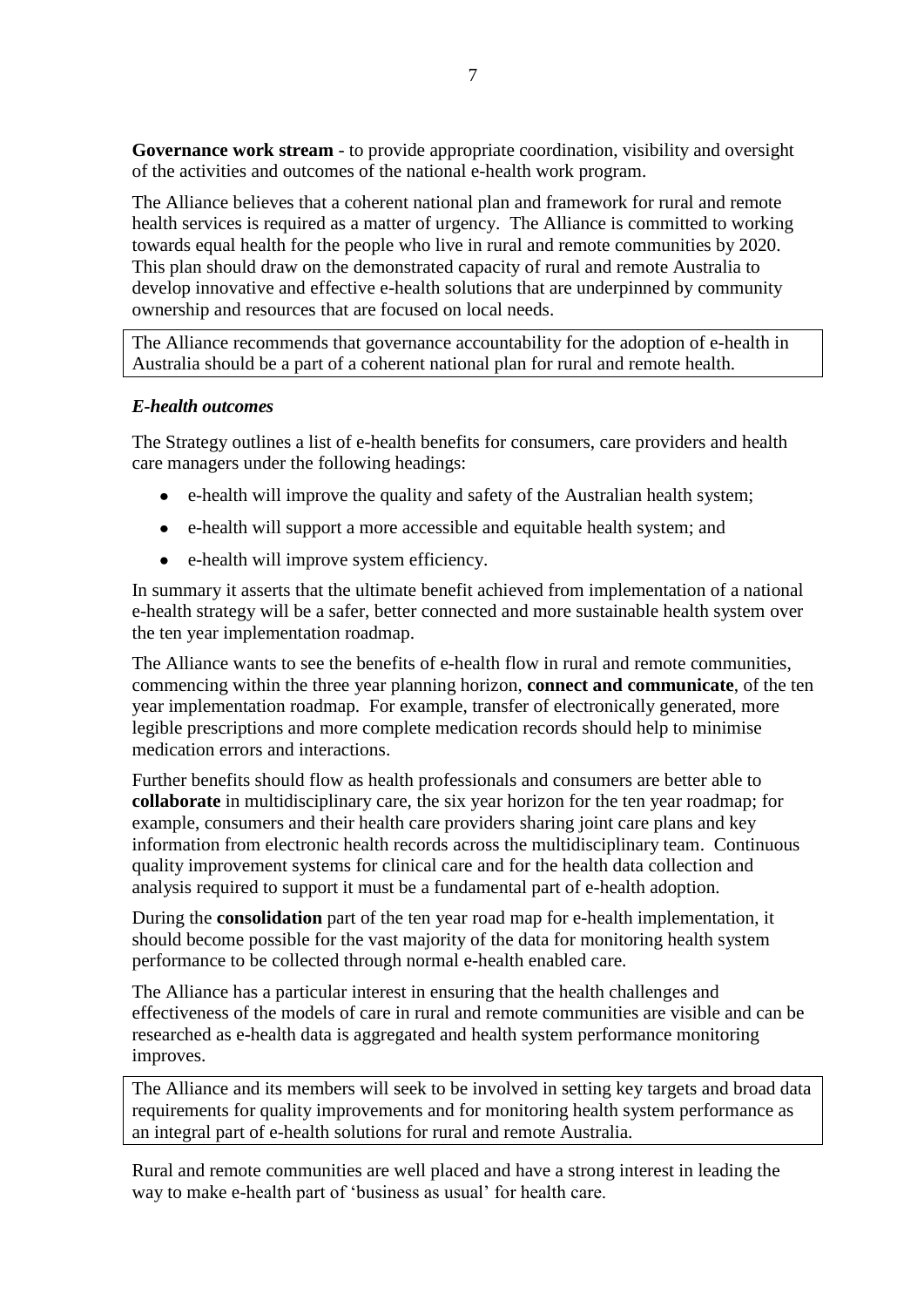#### <span id="page-7-0"></span>**INTRODUCTION**

E-health is a means of providing the right health information to the right person at the right place and time in a secure electronic form. The World Health Organisation defines "ehealth' as "the combined use of electronic communication and information technology in the health sector".

E-health is a key component of proposals for improving the quality and efficiency of health care in papers from the National Primary Health Care Strategy, the National Health and Hospitals Reform Commission and the Preventative Health Taskforce.

National Rural Health Alliance submissions to the reform proposals underline that e-health is fundamental to the well-integrated, multidisciplinary, primary health care teams coordinated with other parts of the health system it recommends for effective health care delivery in rural and remote Australia. Further, the Alliance has called for a more coordinated and structured approach to research, monitoring and reporting on health care delivery and health outcomes, to ensure that the most effective approaches for rural and remote Australia are identified and become a part of national health policy and program development. Such continuing improvements in the quality and safety of health care will rely in part on effective use of e-health.

As the peak non-government body concerned with rural and remote health issues in Australia, the National Rural Health Alliance (the Alliance) has an important role to play in ensuring that the benefits of e-health are realised in rural and remote Australia. It comprises 28 Member Bodies, each a national body in its own right, representing health professionals, service providers, consumers, educators and researchers. (A list of Alliance Members is at Attachment 1.)

In 2006, the Australian Journal of Rural Health (14:95-98) noted that rural areas stand to benefit most from e-health but have the poorest infrastructure, resources, capacity and capability for successful implementation and uptake of it.

Some of the benefits of e-health identified by the Alliance include online information for consumers about preventive health and support for self management of chronic conditions; electronic patient health records so that people from rural areas remain connected with their primary health care when they see a specialist or receive acute care; links to specialist advice to reduce the need, and cost, of patients travelling to a major city; professional development, peer support and decision support tools that assist all health professionals in their work, and information systems to allow more standardised and more automated data collection and performance reporting.

Across Australia, a large and growing number of e-health projects are being developed in local regions, in primary and acute care settings and within the public and private sector. Many are delivering localised benefits such as radiology advice online, electronic discharge or medication information, outreach services for mental health consumers and patient information recall systems to support chronic disease self management.

Without coordination, there is the real risk of duplication of effort and expenditure that would create a wide range of e-health solutions that cannot be integrated or scaled across the health system. This approach will not achieve equity in health outcomes or drive effective health reforms for rural and remote Australians.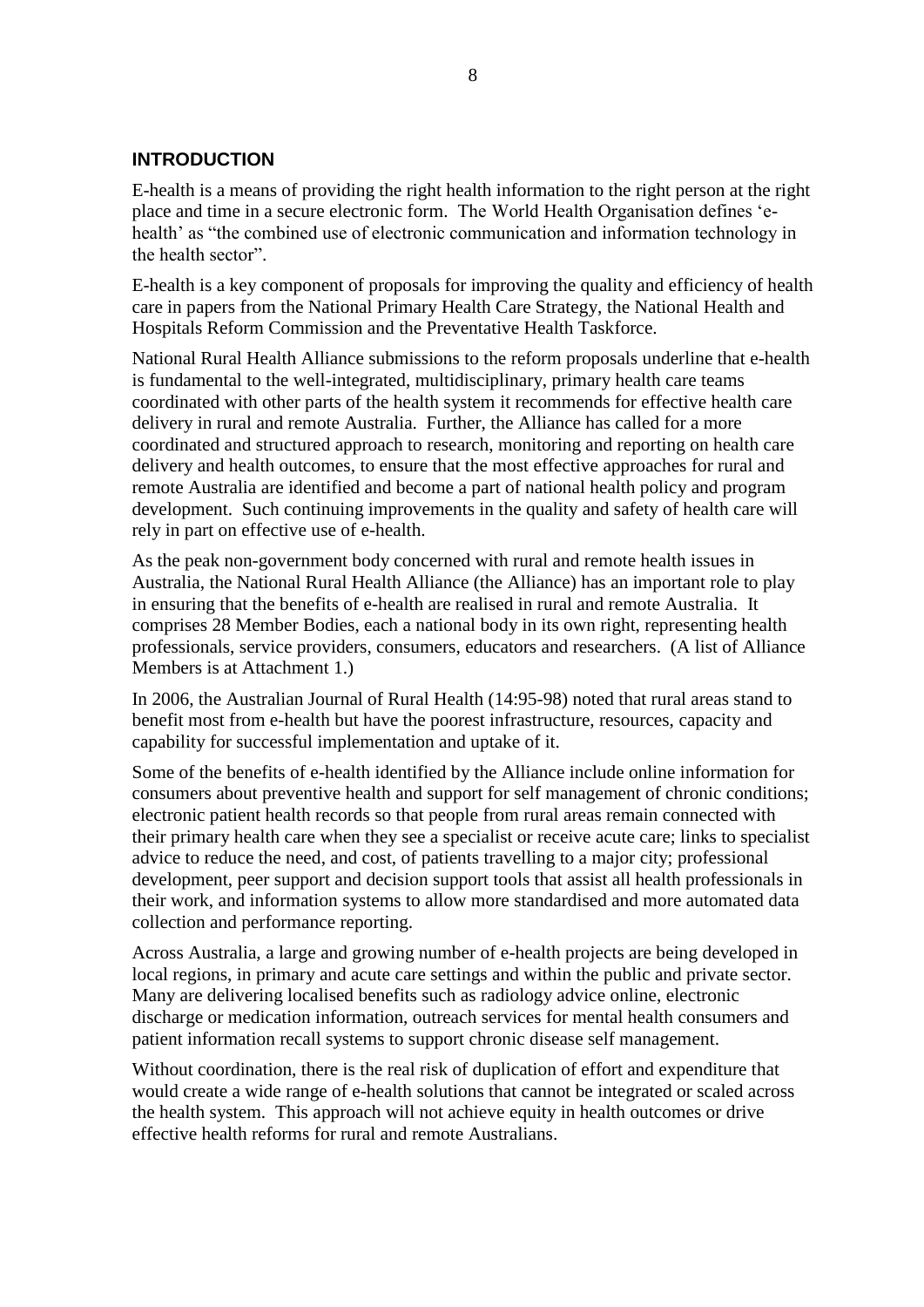## <span id="page-8-0"></span>**THE NATIONAL E-HEALTH STRATEGY**

Accordingly, the Alliance welcomes the endorsement of the National E-health Strategy by the Australian Health Ministers Conference (AHMC) in December 2008 as a guide to the further development of e-health in Australia.<sup>1</sup>

The overall vision for e-health described in the Strategy is that:

*E-health will enable a safer, higher quality, more equitable and sustainable health system for all Australians by transforming the way information is used to plan, manage and deliver health care services.* 

The Alliance welcomes the stated objective under the vision for the National E-health Strategy that e-health will:

enable electronic access to appropriate health care services for consumers within remote, rural and disadvantaged communities.

The other stated objectives are equally relevant to people living in rural and remote communities. These are that e-health will:

- Ensure the right consumer health information is electronically made available to the right person at the right place and time to enable informed care and treatment decisions.
- Enable the Australian health sector to more effectively operate as an interconnected system, overcoming the current fragmentation and duplication of service delivery.
- Provide consumers with electronic access to the information needed to better manage and control their personal health outcomes.
- Enable multi-disciplinary teams to electronically communicate and exchange information and provide better coordinated health care across the continuum of care.
- Provide consumers with confidence that their personal health information is managed in a secure, confidential and tightly controlled manner.
- Facilitate continuous improvements of the health system through more effective reporting and sharing of health outcome information.
- Improve the quality, safety and efficiency of clinical practices by giving care providers better access to consumer health information, clinical evidence and clinical decision support tools.
- Support more informed policy, investment and research decisions through access to timely, accurate and comprehensive reporting on Australian health system activities and outcomes.

The Strategy proposes to build on the existing collaboration of Commonwealth, State and Territory Governments through the National E-health Transition Authority (NEHTA) $2$  and

1

<sup>&</sup>lt;sup>1</sup> Australian Health Ministers Conference, 2008. The National E-health Strategy Summary. [http://www.health.gov.au/internet/main/publishing.nsf/Content/National+Ehealth+Strategy\)](http://www.health.gov.au/internet/main/publishing.nsf/Content/National+Ehealth+Strategy).

 $\overline{P}$  NEHTA was established by the Australian Health Ministers Council in 2005 to develop the national standards, clinical terminologies and patient and provider identifiers necessary as e-health foundations. Boston Consulting Group. Report on the NEHTA Review. October 2007. <http://www.nehta.gov.au/nehta-publications>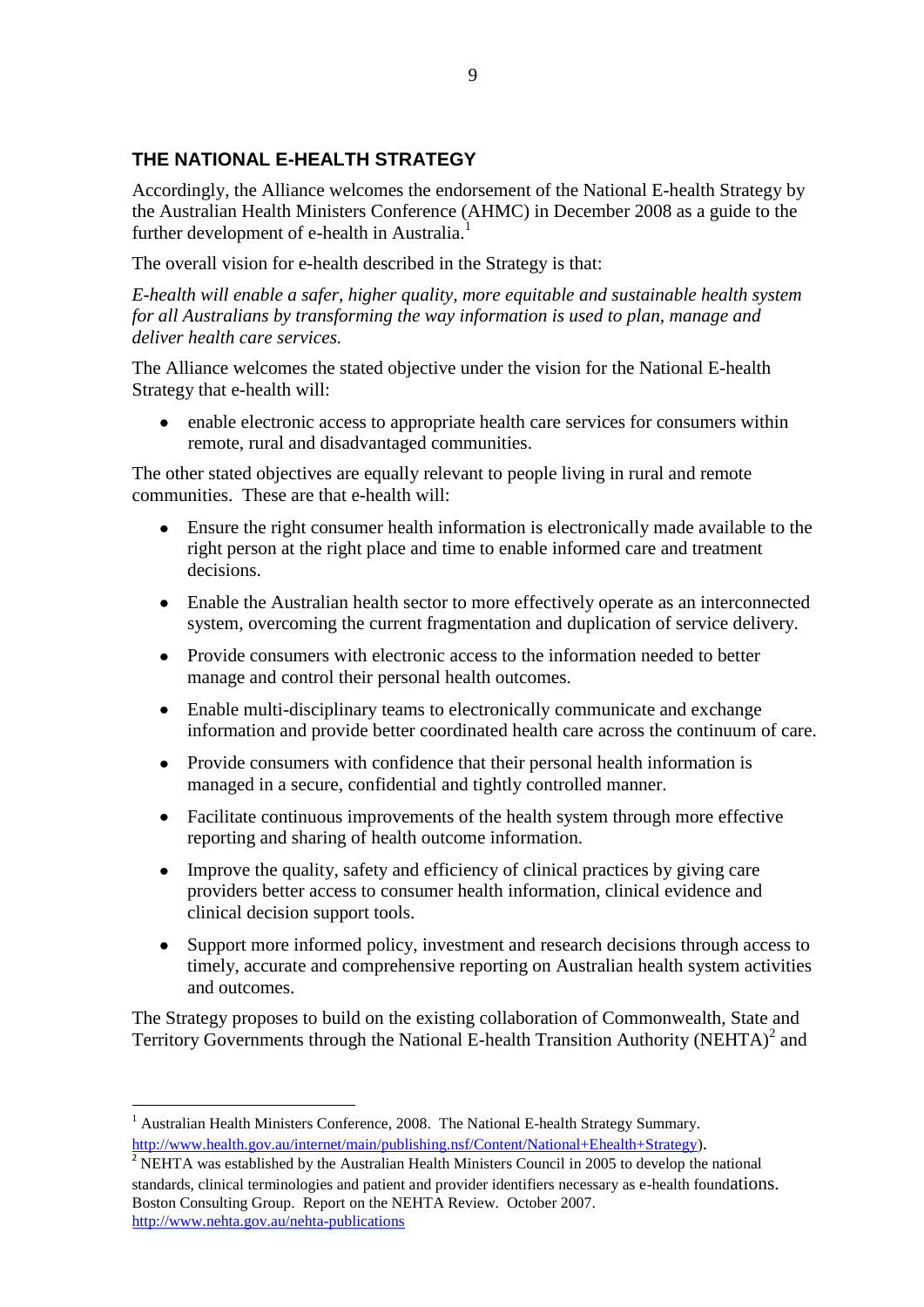provides recommendations for investment in four major work streams - discussed in more detail in the next section.

The Australian Health Ministers Conference noted that the Strategy "provides sufficient flexibility for individual States and Territories, and the public and private health sectors, to determine how they go about e-health implementation within a common framework and set of priorities to maximise benefits and efficiencies".

The Alliance sees investment in e-health as integral to wider health care reforms. The Council of Australian Governments has prioritised use of e-health tools to link providers and improve quality of care for the individual patient, as well as an individual electronic health record for all Australians in the National Healthcare Agreement.<sup>3</sup> The National Health and Hospitals Reform Commission (NHHRC) has recommended giving individuals control over their electronic health record, in conjunction with strong national leadership and genuine stakeholder engagement to accelerate electronic health records as a matter of urgency. 4 It has also proposed that funding mechanisms be developed for networks of primary health care services, expansion of multidisciplinary specialist outreach services, telehealth services and referral and advice networks for remote and rural practitioners that will bring the care to the person or the person to the care in remote and rural Australia, as well as flexible funding for health service delivery models that achieve the best outcomes for remote and small rural communities.<sup>5</sup>

The Alliance will monitor the reports from the National Health and Hospitals Reform Commission, the Primary Health Care Strategy and the National Preventative Health Taskforce and the follow-up actions, including from the Council of Australian Governments and the Australian Health Ministers Council, to ensure that rural and remote communities share equitably in the benefits of e-health.

The Alliance will call for preferential investment in e-heath capacity and implementation in rural and remote communities as part of addressing current inequities in health care and to ensure full participation in the e-health strategies that underpin health reforms.

Specific plans must be established to meet the electronic information and communication needs of all remote Australians so they too can benefit from e-health.

#### <span id="page-9-0"></span>*Four major work streams and a ten year road map*

<u>.</u>

The National E-health Strategy sets priorities under each of **four major work streams**, to be implemented concurrently in a coordinated way, according to a roadmap aimed at delivering a safer, better connected and more sustainable healthcare system over the next decade.

<sup>&</sup>lt;sup>3</sup> Council of Australian Governments, Intergovernmental Agreement on Federal Financial Relations, Schedule F: A National Healthcare Agreement. January 2009. [http://www.coag.gov.au/intergov\\_agreements/federal\\_financial\\_relations/index.cfm](http://www.coag.gov.au/intergov_agreements/federal_financial_relations/index.cfm)

<sup>&</sup>lt;sup>4</sup> National Health and Hospitals Reform Commission. Person-controlled electronic health records. Supplementary paper. 30 April 2009.

<http://www.nhhrc.org.au/internet/nhhrc/publishing.nsf/Content/interim-report-december-2008>

 $\frac{5}{5}$  National Health and Hospitals Reform Commission. A healthier future for all Australians. Interim report. December 2008. [http://www.nhhrc.org.au/internet/nhhrc/publishing.nsf/Content/interim-report-december-](http://www.nhhrc.org.au/internet/nhhrc/publishing.nsf/Content/interim-report-december-2008)[2008](http://www.nhhrc.org.au/internet/nhhrc/publishing.nsf/Content/interim-report-december-2008)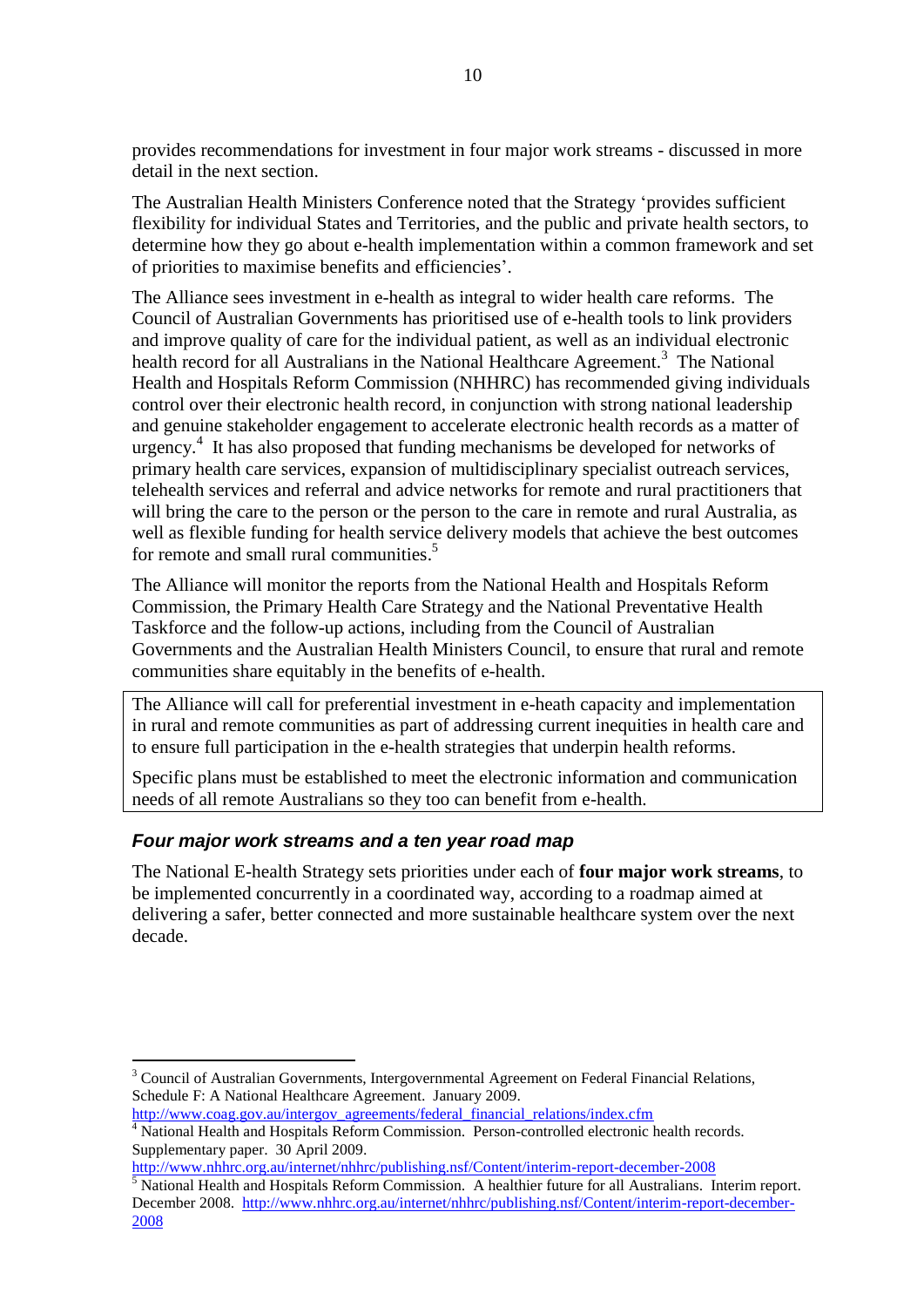- **Foundations** establishing the computing infrastructure, consistent information standards, rules and protocols that provide the basic ability to share health information.
- **E-health solutions** investing in the computing solutions or tools that enable consumers, care providers and health care managers to share appropriate health information, with a focus on Individual Electronic Health Records (IEHRs).
- **Change and adoption** motivating consumers, health care providers and health care managers to use the e-health solutions.
- **Governance** to provide appropriate coordination, visibility and oversight of the activities and outcomes of the national e-health work program.

The ten year timeframe proposed in the National E-health Strategy is based on international experience. Three and six year horizons are identified to keep a focus on the journey to be taken through Australia"s 3-4 year political cycles.

The **planning horizons for the implementation roadmap** are:

- **Connect and communicate (3 year horizon)** in which the focus is on establishing the foundations for e-health and providing the basic connections that allow information sharing to occur between health care providers across the health sector.
- **Collaborate (6 year horizon)** in which the focus shifts from basic communication to collaboration, joint care planning and multidisciplinary care delivery through more extended information sharing.
- **Consolidate (10 year horizon)** in which e-health becomes part of "business as usual" for health care provision. In this stage there is a focus on maintaining and enhancing a sustainable health information sharing environment that supports ongoing innovation and the development of future models of care based on rich and extensive information sharing.

At present, the focus of the implementation of the National E-health Strategy is still on connecting and communicating between health care providers.

## <span id="page-10-0"></span>**PLANNING FOR PRACTICAL CONTRIBUTIONS BY THE ALLIANCE**

The four major work streams proposed in the National E-health Strategy provide a framework for the Alliance to consider the practical contributions needed to ensure that the adoption of e-health is useful and effective across rural and remote Australia. The indicative timeframe and planning horizons in the Strategy emphasise the need for planned and sustained input by the Alliance to ensure that rural and remote communities remain abreast of e-health implementation and associated improvements in health care over time.

## <span id="page-10-1"></span>*Foundations*

The Foundations work stream under the National E-health Strategy focuses on establishing the computing infrastructure, consistent information standards, identifiers, rules and protocols and the legislation or regulation that provide the basic ability to share health information. This work is being nationally coordinated as it is more cost effective to do it once only, and it is important that health information can be shared and protected consistently anywhere in Australia. It includes the work of NEHTA to develop basic infrastructure such as national standards, terminologies and identifiers; the work of the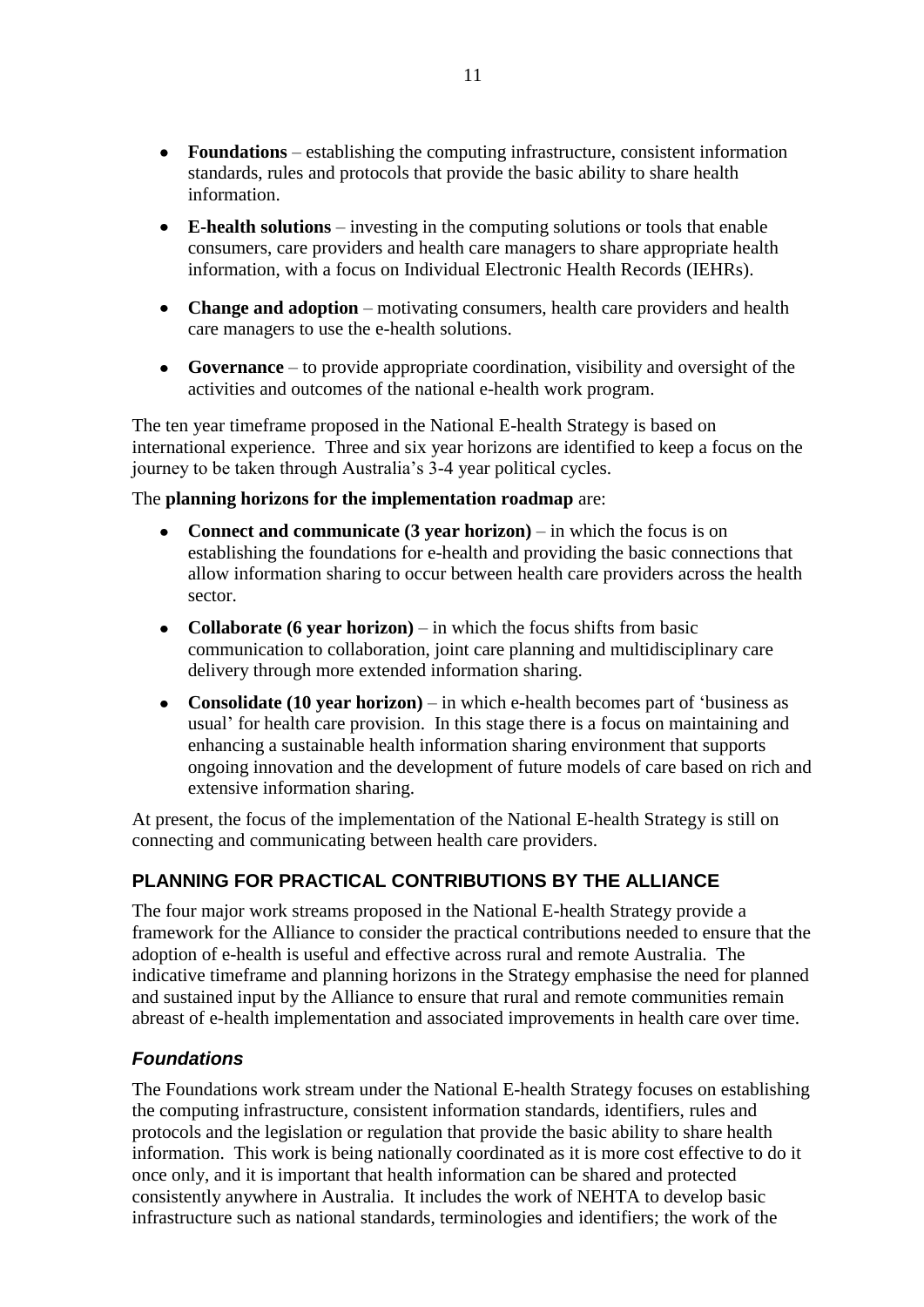Australian Government Department of Broadband, Communications and the Digital Economy on the new National Broadband Network<sup>6</sup>; and the work of the Australian, State and Territory governments in relation to the recommendations in the Australian Law Reform Commission Privacy Report about health privacy protections.<sup>7</sup>

For the Alliance, one of the main barriers to improving health care in rural and remote communities is a lack of electronic connectivity between different parts of the health system and with support networks and health information available through the internet.

The Alliance has welcomed the announcement of the National Broadband Network, which will deliver high speed broadband to many parts of rural Australia. Additional strategies are still needed to ensure that small remote communities, which are often those most disadvantaged in terms of health care, are connected, for example through commercial level satellite at an appropriate community centre.

Further, given the time involved in developing the National Broadband Network, the foundations for the National E-health Strategy will continue to unfold in an environment where connectivity is limited for some health care providers and consumers in rural and remote communities.

The Alliance will advocate for timely implementation of the National Broadband Network with a focus on improving health care for all Australians, including additional strategies to provide equal broadband access for places with populations of less than 1,000.

A key issue for the Alliance is to ensure that nurses, paramedics and allied health professionals, dentists and medical specialists in private practice are a part of the National E-health Strategy, as well as general practices, pharmacies and hospitals. Aged care facilities are starting to become involved with trialling electronic medication records that link to pharmacy and general practice. Emergency services including the Royal Flying Doctor Service and ambulance services are also important players in rural and remote health care, with an increasing role in the primary health care team. All the potential members of the health care team need to be involved in developing the foundations for connecting and communicating with each other and their patients through e-health.

The Alliance also recognises the need for strategies to ensure that health consumers in rural and remote Australia have access to the computing infrastructure, technical support and knowledge that will provide them with the choice of obtaining online health information and support. Programs that provide support for self management of chronic conditions (including mental health care), online health promotion, health literacy programs and so on, as well as internet links to support groups and services, must be available to rural and remote Australians too. The Australian Bureau of Statistics estimates that 67% of all Australian households had home internet access in 2007-08 with 52% (an estimated 4.3 million households) having broadband access.<sup>8</sup> Although households outside metropolitan areas were less likely to have internet access (61%) and broadband (43%), the potential for people in rural and remote communities to use the Internet for health is considerable.

<sup>7</sup> Australian Health Ministers" Conference Communiqué. 5 March 2009. [http://www.ahmac.gov.au/cms\\_documents/AHMC%20Communique%20-](http://www.ahmac.gov.au/cms_documents/AHMC%20Communique%20-%20Issued%205%20March%202009.doc) [%20Issued%205%20March%202009.doc](http://www.ahmac.gov.au/cms_documents/AHMC%20Communique%20-%20Issued%205%20March%202009.doc)

<u>.</u>

<sup>&</sup>lt;sup>6</sup> Prime Minister of Australia. New National Broadband Network. Media release 7 April 2009. [http://www.pm.gov.au/media/Release/2009/media\\_release\\_0903.cfm](http://www.pm.gov.au/media/Release/2009/media_release_0903.cfm)

<sup>&</sup>lt;sup>8</sup> Australian Bureau of Statistics. 8146.0 - Household use of information technology, Australia, 2007-08. Released 18 December 2008.

[http://www.abs.gov.au/AUSSTATS/abs@.nsf/ProductsbyReleaseDate/ACC2D18CC958BC7BCA2568A900](http://www.abs.gov.au/AUSSTATS/abs@.nsf/ProductsbyReleaseDate/ACC2D18CC958BC7BCA2568A9001393AE?OpenDocument) [1393AE?OpenDocument](http://www.abs.gov.au/AUSSTATS/abs@.nsf/ProductsbyReleaseDate/ACC2D18CC958BC7BCA2568A9001393AE?OpenDocument)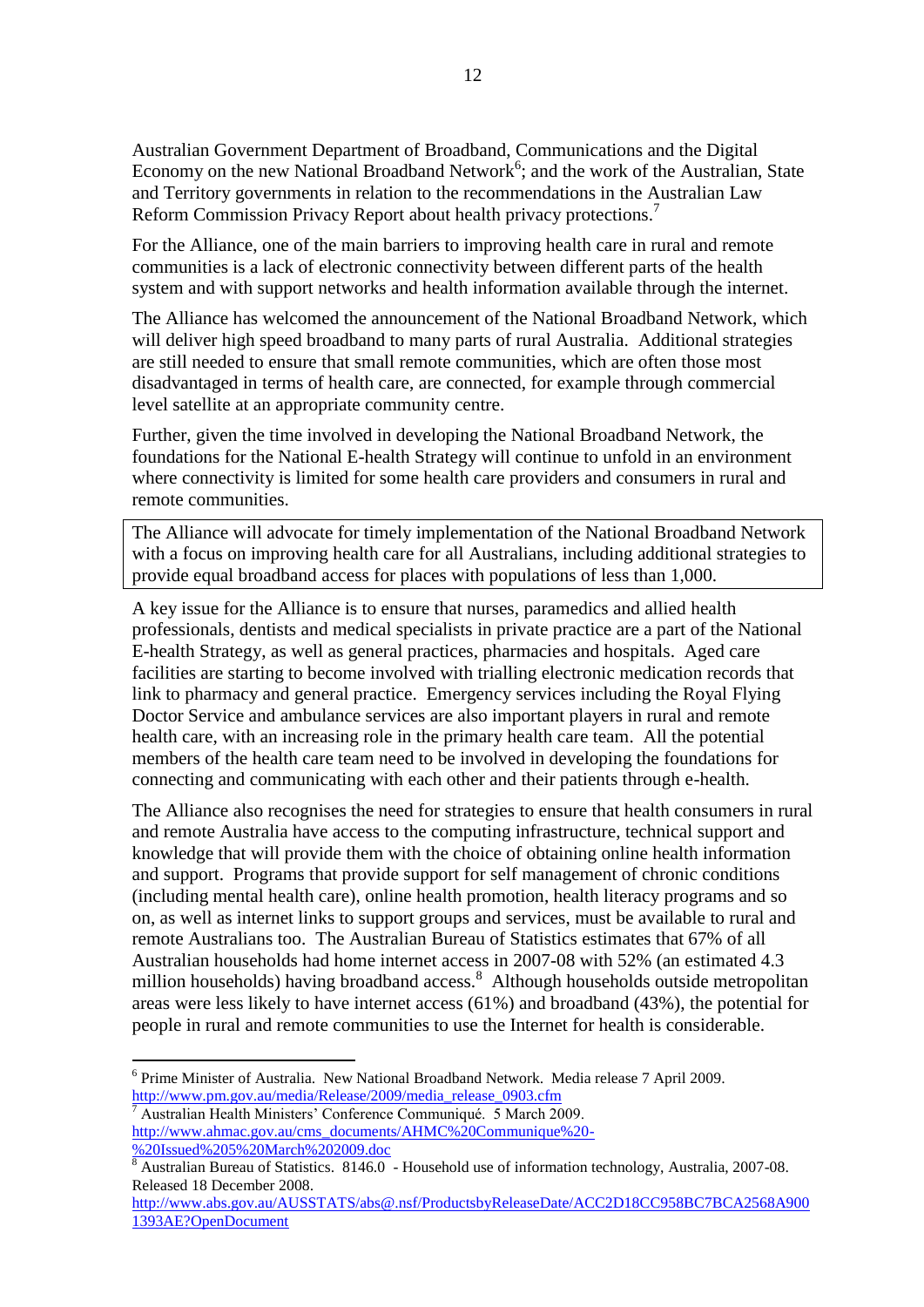The Alliance will research how well its networks are equipped to connect and communicate through e-health, as the basis for its advocacy for promoting opportunities and minimising gaps in health care delivery in rural and remote Australia.

### <span id="page-12-0"></span>*E-health solutions*

The focus of the National E-health Strategy is to harness and align the current wide ranging e-health activity towards a desired set of national outcomes in order to avoid costly duplication (reinventing the wheel) and enable more effective "leveraging and scaling" of successful e-health solutions, and to improve the ability to exchange information across geographical and health sector boundaries.

Members of the Alliance share concerns about the duplication of energy and investment that is occurring in the development of a wide range of e-health solutions. Many of their members have been involved in designing and implementing local or regional e-health solutions to overcome specific problems in their practice or region, or to make it easier for them to collaborate or to obtain needed content or services. E-health solutions with which they or their colleagues have been involved (such as satellite participation in clinical seminars, or real time expert advice on radiology scans, or a patient recall system that flags upcoming health checks due when a patient presents at a remote clinic) are much more likely to be widely implemented than a commercial 'product' or solution that is built and marketed without a practical understanding of the needs of the users.

Alliance members are particularly concerned that many e-health pilot projects have been funded and then ceased over the years, without progressing what works or learning from what did not. They want to know about the e-health solutions already in use and to share the experiences in designing and implementing them, including the pitfalls and the benefits, to minimise duplication and maximise progress.

The Alliance will share and promote information about e-health solutions that are working in rural and remote Australia, including strengths and weaknesses, and encourage its members to do the same through articles, newsletters, websites, continuing professional development, conference presentations and other means.

The Alliance will advocate for its members to be represented in work to design e-health solutions that are relevant to their current practice, that will enable their participation in multidisciplinary health care teams, and will support the self management of chronic conditions and/or contribute to preventative health.

The Strategy proposes a set of *priority E-health solutions* to be progressed through *national alignment* of investment towards the goal of *individual electronic health records (IEHR)*. The proposed IEHR is a secure, private electronic record of an individual"s key health history and care information.

Members of the Alliance want to see the scope of a shared electronic health record developed and expanded over time to accommodate the different uses and levels of access to health information required by consumers and the different members of their health care team. Privacy, confidentiality and medico-legal concerns need to be acknowledged and addressed.

An initial focus should be on standardising key information (such as details to assist with emergency treatment, current medications and hospital discharge summaries) and ensuring that this key information can be integrated and shared. It would also be reasonable to standardise the information that health professionals already receive electronically in many cases, such as pathology results and diagnostic imaging. The simple and efficient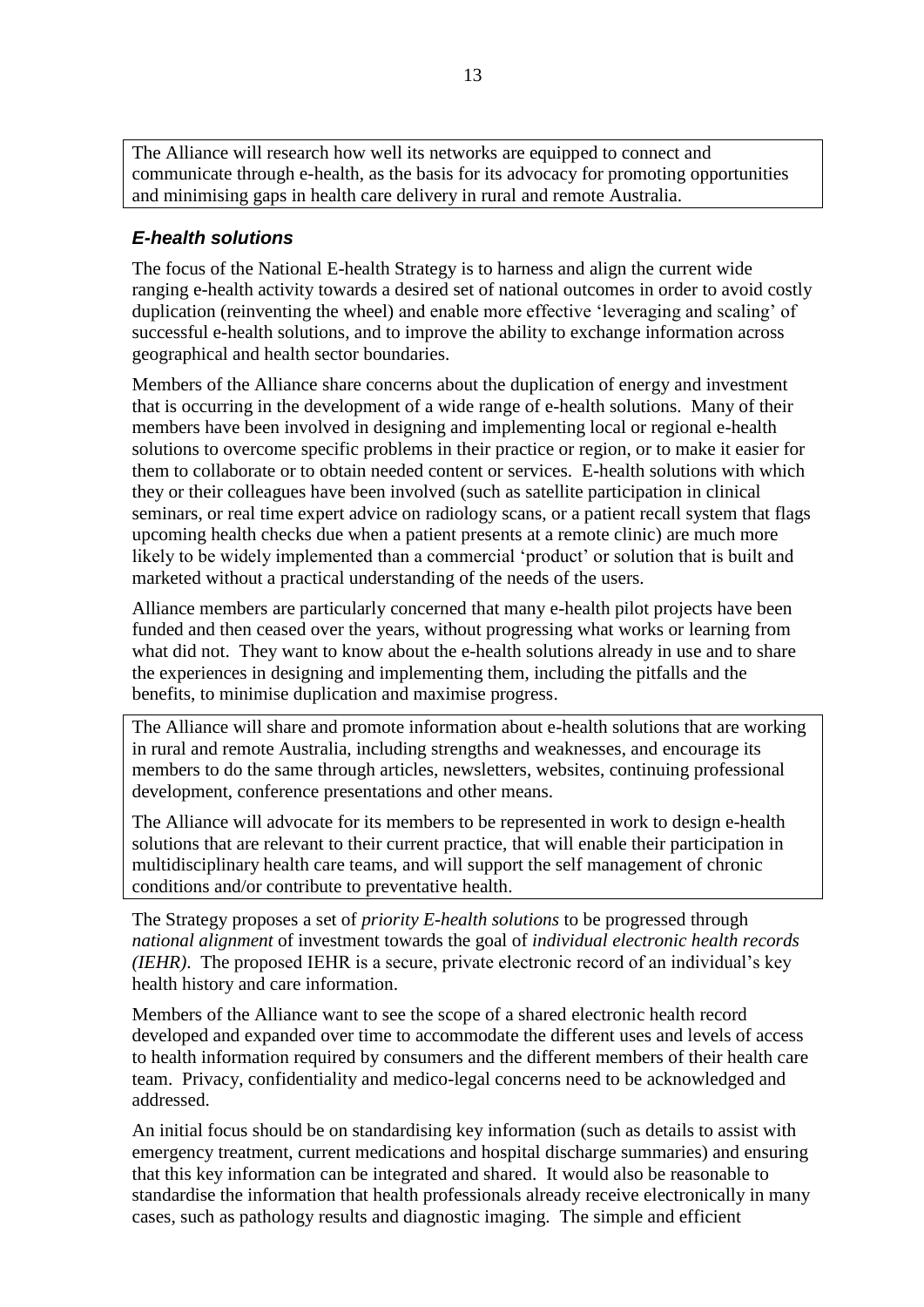exchange of the routine information that health professionals need in order to progress patient care in rural and remote communities should be a priority for the development of standards, applications and protocols for exchange. For example, a rural general practitioner who has ordered radiology from the hospital should automatically receive the radiology results as well as the hospital discharge summary before the patient returns to them for treatment.

The Alliance wants an IEHR that integrates and summarises an individual"s health information from a range of different health care providers in a range of combinations and formats designed to assist various users, so that the people in rural and remote Australia have their health information where and when they need it. For example, consumer formats available may include a record of monitoring results and health checks over time to assist them with self management; a key information sheet for travel or emergencies including allergies, current medications, immunisation record and contact details for family and health care providers, and so on. Different views of the summary would be available to improve care coordination between health care provider teams. The IEHR would also be used as a key information source for longitudinal and aggregated health information in conjunction with other health sector data sets to support more informed health care reporting and research, which places further requirements on standardised data collection.

The Alliance supports the establishment of a national compliance function to ensure that health information can be shared by consumers and their health care providers across geographical boundaries and state borders to support multidisciplinary team-based health care. Standards and protocols should build on the connectivity and information technology capacities currently available in rural and remote Australia and consider the costs and delays in upgrading to new specifications, to ensure timely implementation.

The Alliance calls for early investment in the adoption of individual electronic health records so that people in rural and remote Australia have their health information where and when they need it.

To this end, it is critical for the people and health services in rural and remote Australia to build their e-health capacity using the technologies currently available, so they are well placed to participate in sharing of electronic health records as national standards and protocols are adopted and broadband connectivity and applications improve.

The simple and efficient exchange of the routine information that health professionals need in order to progress patient care in rural and remote communities should be a priority for developing e-health solutions.

The Strategy advocates a market driven approach rather than centralised purchasing policies or central responsibility for the commissioning and directing of e-health solutions. It proposes to drive the development of high priority e-health solutions that can be integrated across Australia through tightly governed access to a national investment fund combined with the compliance testing and certification mentioned above.

The Alliance is concerned that a reliance on market driven development of e-health solutions will fail to support the more flexible models of care necessary in rural and remote Australia. Markets do not work – or perhaps barely exist – in rural and especially in more remote areas where there are small numbers of consumers and usually a very small number of suppliers, which leads to monopolies and monopsonies. Competition is the exception rather than the rule. Information about choices and options, or about the pitfalls and benefits of e-health solutions, is unlikely to be as freely or readily available in remote areas as in the major cities. Economies of size and scale are absent. The large distances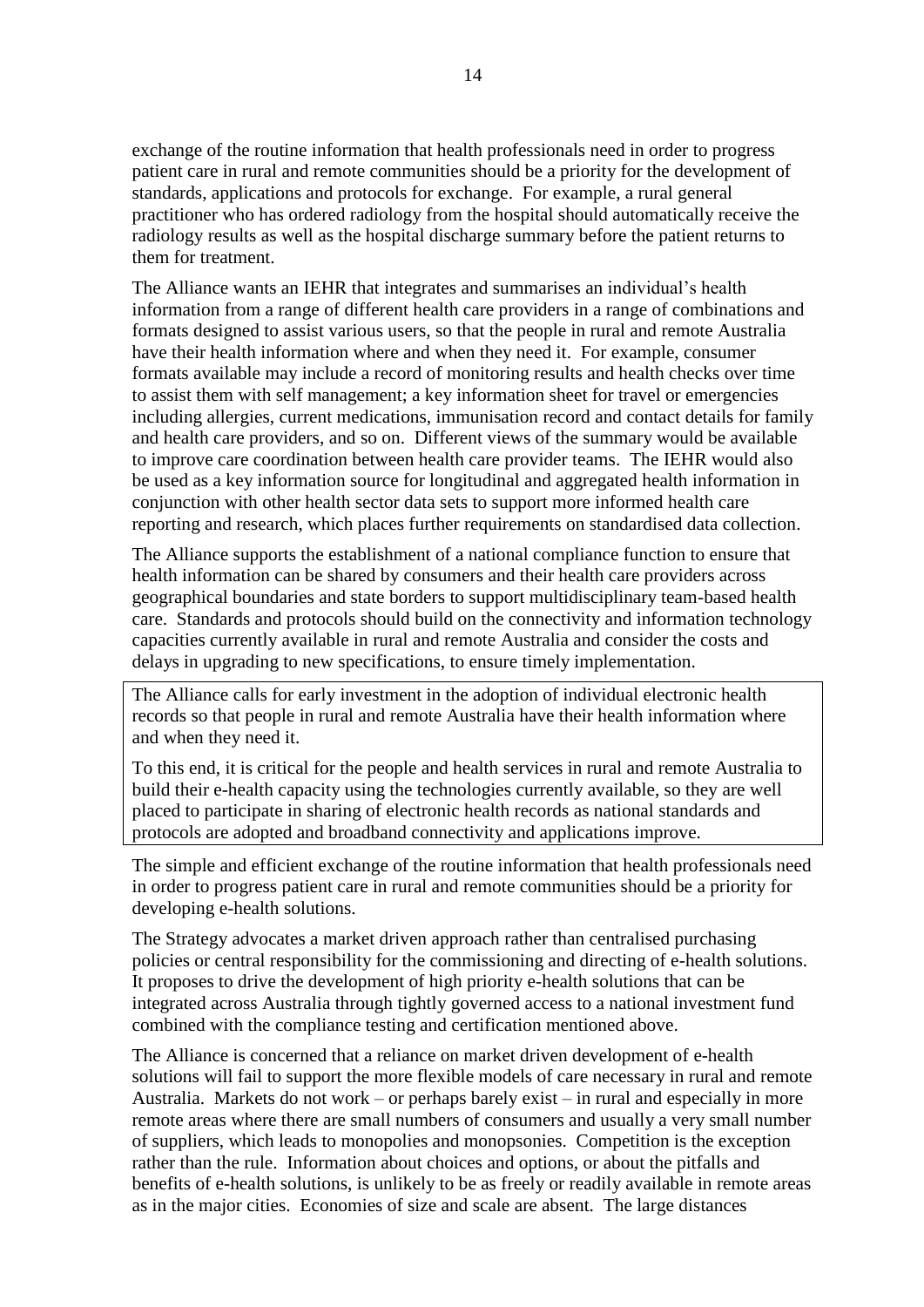between the centres where market transactions occur and the rural people who want to take part in the transactions mean that the prices and choices available to them will be affected by higher costs in time, travel and technological support.

The Alliance calls on governments to moderate pure market forces by augmenting the development and implementation of tailored e-health solutions that address current inequities in health services and outcomes for rural and remote Australia.

### <span id="page-14-0"></span>*Change and adoption*

<u>.</u>

The Strategy emphasises that coordinated awareness, training and education, and incentive and compliance programs, are needed for effective adoption of e-health solutions. It recommends that the work stream should focus on ensuring that consumers, care providers and health managers are aware of the solutions available or being developed, are educated in their use and encouraged to adopt them, while noting that the programs should also be inclusive of software vendors.

The Strategy proposes that the adoption and change activities should be undertaken and managed at local and regional levels across the Australian health system. This approach provides particular opportunities for rural and remote Australia, where strong community engagement can be achieved. However, effective community engagement in major projects for e-health adoption and implementation will rely on community consultations and capacity to deliver the coordinated awareness, training and education, and incentive and compliance programs at regional or community level as well as nationally.

Some cases of successful implementation of e-health solutions, developed to fill a genuine community need, in consultation and partnership with relevant communities, are well known among members of the Alliance and demonstrate the importance of this investment of time and resources. For example, eHealthNT provides shared electronic health records for people in remote communities across the Northern Territory, which means that their health needs, including ongoing medications and care, continue to be met as part of their highly mobile lifestyle and frequent travel to other communities. The rollout of the shared electronic health record builds on the Health*Connect*NT trial in 2002, a partnership between the major Aboriginal Medical Services in Katherine, the Katherine Hospital, Indigenous Elders and Communities, the Northern Territory Department of Health and Families and the Australian Government Department of Health and Ageing. It is recognised that the fundamental key to the success of the project is the effective working relationships among many individuals in remote communities. The hard working efforts of the implementation team were reciprocated by community members who worked tirelessly to ensure the implementation of the project, motivated by its potential for improved health outcomes for their communities. Further developments include extending the shared electronic health record to three urban general practices in Darwin in 2008-09 in conjunction with General Practice Network Northern Territory.<sup>9</sup>

The Alliance will continue to call on entities involved with e-health to engage meaningfully with people in rural and remote areas, and to be aware of the need to help build the capacity of rural people and communities to adopt and make full use of e-health applications.

<sup>&</sup>lt;sup>9</sup> eHealthNT. Shared electronic health record timelines and achievements. Northern Territory Government. [http://www.ehealthnt.nt.gov.au/library/scripts/objectifyMedia.aspx?file=pdf/5/46.pdf&siteID=4&str\\_tit;e=Sh](http://www.ehealthnt.nt.gov.au/library/scripts/objectifyMedia.aspx?file=pdf/5/46.pdf&siteID=4&str_tit;e=Shared%20Electronic%20Health%20Record%20Timelines%20and%20Achievements.pdf) [ared%20Electronic%20Health%20Record%20Timelines%20and%20Achievements.pdf](http://www.ehealthnt.nt.gov.au/library/scripts/objectifyMedia.aspx?file=pdf/5/46.pdf&siteID=4&str_tit;e=Shared%20Electronic%20Health%20Record%20Timelines%20and%20Achievements.pdf)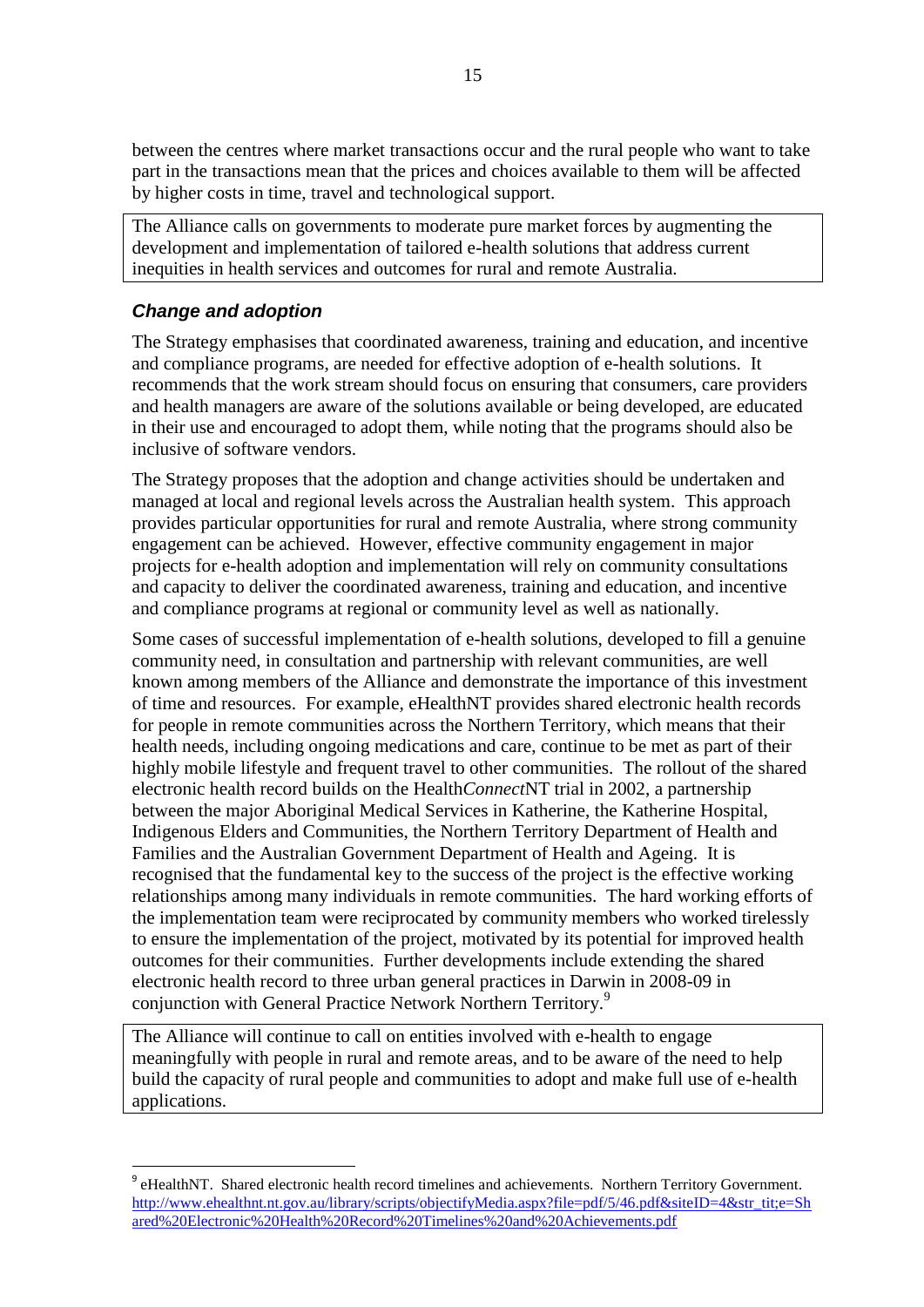General practitioner uptake of information technology in Australia is a significant success story, as noted by the Royal Australian College of General Practitioners. In the mid 1990s, 15 per cent of general practitioners used computers for clinical purposes and this rose to 90 per cent by 2006.<sup>10</sup> The adoption of clinical software systems among general practitioners is widespread, supported through the profession and through considerable government investment including the Practice Incentives Program<sup>11</sup> and the Australian General Practice Network (AGPN). The Divisions Network continues to support e-health uptake in general practice through the Divisions Network eHealth Program, a network of e-health managers working at AGPN and the State Based Organisations.<sup>12</sup>

Electronic pharmacy dispensing systems and online claiming from the Pharmaceutical Benefits Scheme are widespread, with ongoing support through the Fourth Community Pharmacy Agreement for eligible community pharmacies to maintain or connect to business grade broadband internet connections, including additional recognition of the needs of rural pharmacies.<sup>13</sup> There is early rollout of links between general practitioners and pharmacists through electronic prescribing and dispensing.<sup>14</sup>

However, the experiences in sharing electronic clinical records among the other members of multidisciplinary care teams is generally limited to within hospitals and some general practices at present.

The use of electronic clinical record systems is spreading to medical specialists although main computer use among physicians in a 2007 survey included retrieving information from the internet and receiving results.<sup>15</sup> Those specialists using computers in private practice may not have the technical support available to general practitioners or to some of their hospital colleagues for adoption of e-health solutions. Dentists, dental and oral health therapists may use information technology in private practice and in public dental services, but are not linked electronically with other members of the primary health care team.

While over 85 per cent of nurses use a computer for some aspect of their work, with the figures rising to 93 per cent in remote/very remote areas, information technology is often used by more senior staff as a management tool and not seen as a tool for clinical care. Workload, number of computers and technical support are the principal barriers to use of computers. In the community health setting and also in remote areas, technical support and network issues were particularly important. 16

<u>.</u>

<http://www.medicareaustralia.gov.au/provider/pbs/pharmacists/dispense.jsp> viewed March 2009

<sup>&</sup>lt;sup>10</sup> Royal Australian College of General Practitioners. General Practice e-health. Thinking local, acting nationally to improve health care for all. 2008. [http://www.racgp.org.au/policy/eHealth\\_Policy.pdf](http://www.racgp.org.au/policy/eHealth_Policy.pdf)

<sup>&</sup>lt;sup>11</sup> Australian Government Department of Health and Ageing. Practice Incentives Program. eHealth incentive Guidelines. March 2009.

[http://www.health.gov.au/internet/main/publishing.nsf/Content/C55286A97813B583CA25757F0017BB5E/\\$](http://www.health.gov.au/internet/main/publishing.nsf/Content/C55286A97813B583CA25757F0017BB5E/$File/DOHA00501-eHealth-FINAL-web.pdf) [File/DOHA00501-eHealth-FINAL-web.pdf](http://www.health.gov.au/internet/main/publishing.nsf/Content/C55286A97813B583CA25757F0017BB5E/$File/DOHA00501-eHealth-FINAL-web.pdf)

 $12$  Australian General Practice Network. E-health and information management home. <http://www.agpn.com.au/site/index.cfm?display=13307> viewed June 2009.

<sup>&</sup>lt;sup>13</sup> Pharmacy Guild of Australia. Pharmacy Connectivity Incentive Scheme. <http://www.guild.org.au/pci/> viewed June 2009.

<sup>&</sup>lt;sup>14</sup> Medicare Australia. Electronic prescribing and dispensing.

<sup>&</sup>lt;sup>15</sup> Royal Australasian College of Physicians. The computer will see you now. A study to determin access and use of computer and electronic applications. [http://www.racp.edu.au/page/health-policy-and-advocacy/e](http://www.racp.edu.au/page/health-policy-and-advocacy/e-health)[health](http://www.racp.edu.au/page/health-policy-and-advocacy/e-health) viewed June 2009.

<sup>&</sup>lt;sup>16</sup> Hegney D, Buikstra E, Eley R, Fallon T, Gilmore V, Soar J. Nurses and information technology. Final report. Australian Nursing Federation. [http://www.anf.org.au/it\\_project/](http://www.anf.org.au/it_project/) viewed July 2009.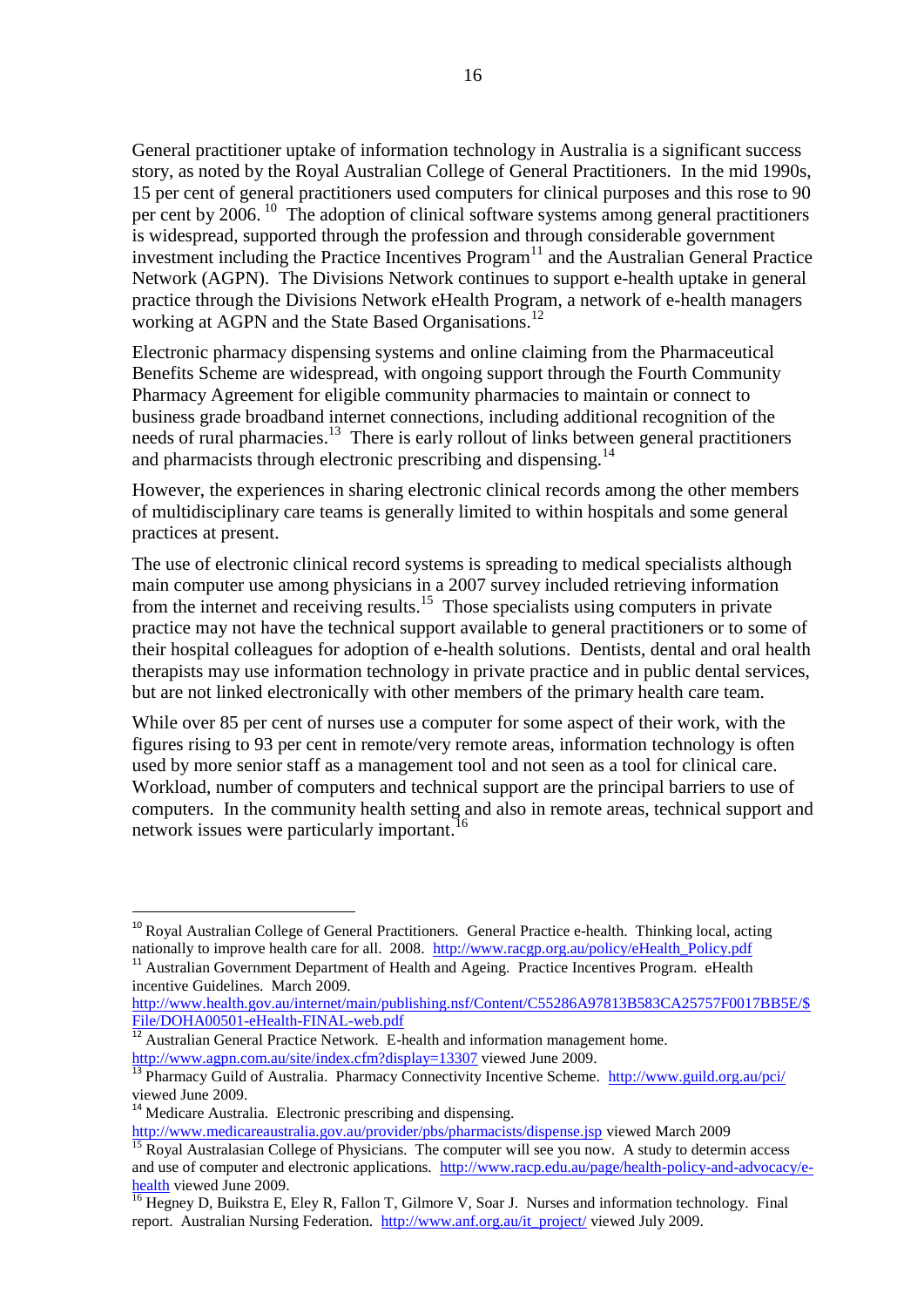Allied health professional use of electronic clinical records is far from universal and as yet there are few pathways in place for them to participate in sharing information with other health professionals outside hospital-based teams. The Medicare and PBS funding structures generally do not provide incentives for them to do so. The extension of the Enhanced Primary Health Care items to include some dental services and a limited number of allied health consultations, primarily with physiotherapists and psychologists, starts to provide some reimbursement for multidisciplinary care.

Further development of health funding arrangements and of e-health solutions that support electronic referrals and sharing of electronic health records among all members of the health care team will be particularly important for improving health care in rural and remote Australia. The adoption of electronic clinical records by the many salaried allied health professionals, including remote area nurses, who make up a significant part of the workforce in rural and remote Australia, also needs to be considered.

The Alliance will advocate for funding incentives and mechanisms that support the adoption of e-health as part of the shift to multidisciplinary team-based health care delivery in rural and remote Australia.

Given the strong role that e-health solutions will play in health care reform, it is important for the Alliance and its members to increase their profile and engagement in stakeholder consultations about implementation of e-health. The Alliance, with its broad representative base including organisations that represent health consumers, health care professionals, service providers, health educators, students and the Indigenous health sector, is in a unique position to collect and disseminate information about e-health and to identify key issues for health and wellbeing in rural and remote areas.

Some Alliance members are already involved in upskilling their networks to participate in e-health solutions. For example, the Australian College of Rural and Remote Medicine"s medical education and online learning platform, RRMEO, combines online resources, education activities and discussion groups with telemedicine services.<sup>17</sup> However, other members remain concerned about the lack of face-to-face, hands on opportunities to build the confidence of health professionals and consumers in the use of new information management and technological solutions in rural and remote areas, and also about lack of support for installation and adoption of new technology. The expertise for providing this support may not be available locally but opportunities to leverage support for e-health adoption in association with broader technological development and installation of other national and business initiatives including the National Broadband Network must be pursued.

The Alliance will seek updating and representation where relevant on the "Continuity of Care" work of NEHTA and other stakeholder groups such as the reference group for the implementation of the National Broadband Network in Tasmania. The Alliance will also work with its members to develop a panel of potential representatives for national stakeholder committees and consultations with expertise such as technical e-health knowledge, experience with change management and different funding models, adoption of new technologies in rural or remote communities, as well as time to contribute and work with the Secretariat to seek input from other members on emerging issues and challenges and provide updates on progress.

1

<sup>&</sup>lt;sup>17</sup> Australian College of Rural and Remote Medicine. RRMEO Online Education. <http://www.acrrm.org.au/main.asp?NodeID=192>Viewed June 2009.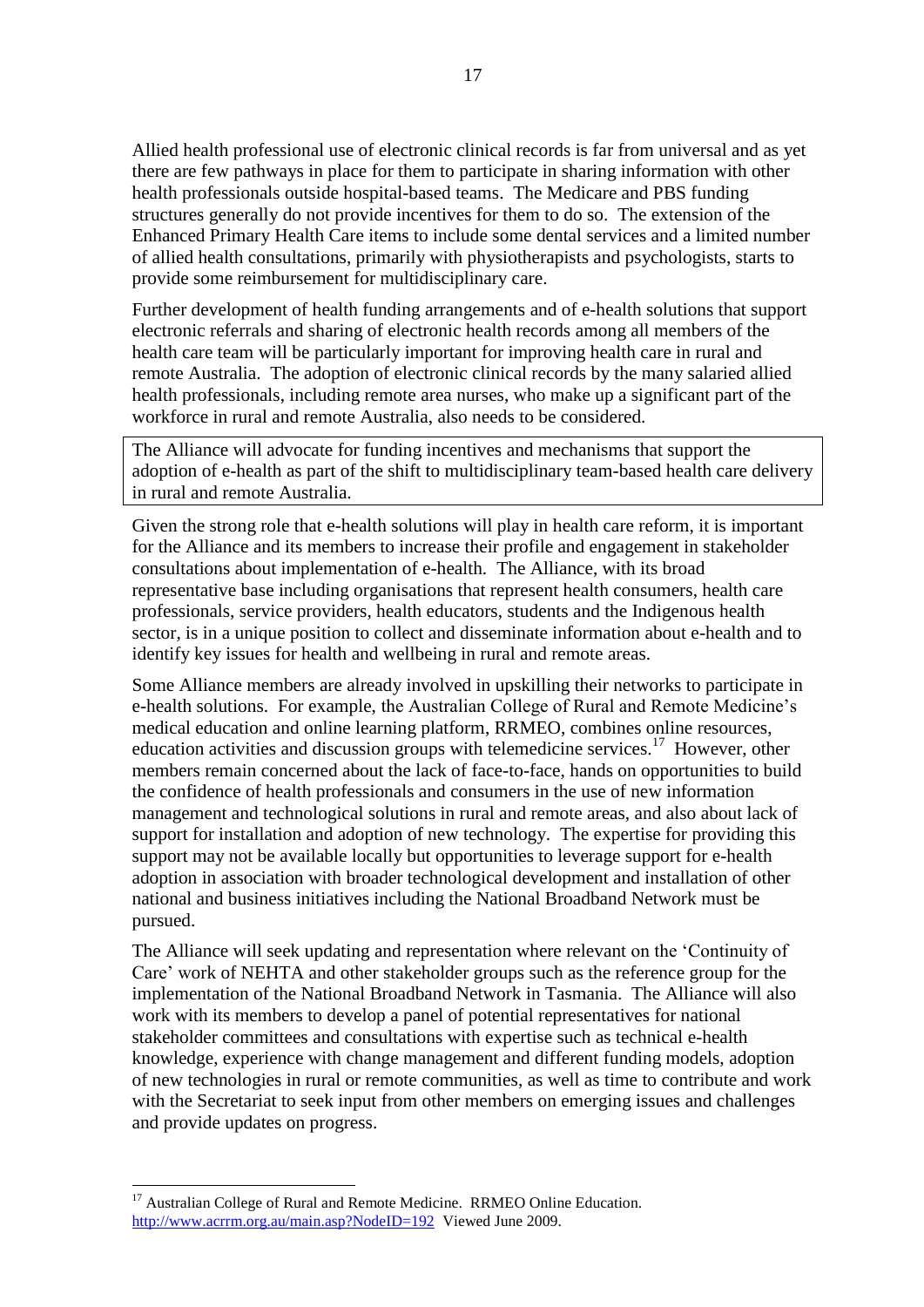The Alliance will advocate for representation in the adoption and change activities for ehealth at national, local and regional levels, in order to help ensure that appropriate rural and remote delivery is planned for and occurs.

#### <span id="page-17-0"></span>*Governance*

The Strategy recommends the following principles for governance:

- **Clarity of accountability** ensure clear decision making accountability and provide all stakeholders with clarity regarding their roles and responsibilities.
- **Transparency**  provide widespread visibility of the progress of Australian ehealth activities.
- **Appropriate stakeholder representation** provide a forum for representation across all key stakeholder groups. Ensure broad ownership and a balanced approach to the delivery of e-health.
- **Sustainability** implement a governance model that will not be unduly impacted by changes to the political or stakeholder environment.
- **Support for activity at multiple levels** recognise that e-health governance will need to support initiatives that deliver e-health capability at differing levels of granularity.
- **Effective leadership and coordination** recognise the range of activities that need to occur across all national e-health work streams.
- **Balance local innovation and national outcomes** continue to support local innovation while ensuring that the development of e-health solutions locally supports national e-health outcomes.

It is unclear how the national governance arrangements for e-health will be finalised or within what timeframe. Without clear accountability for decision-making, execution and monitoring progress against agreed national targets, the ten year road map and three and six year milestones for staged implementation outlined above may slip away.

The Federal/State division of responsibilities and the funding and governance systems that work satisfactorily in the cities are sometimes not effective in the bush, particularly in small or remote communities. Further, it can be very frustrating for rural and remote communities to invest time and energy in e-health solutions that show potential, only to find that funding is not ongoing. Although not the view of all member bodies, the Alliance has proposed that one level of government should take overall responsibility for health through regional/district fundholders who would then be contracted to provide health services.

The Alliance believes that a coherent national plan and framework for rural and remote health services is required as a matter of urgency. This plan should define the principles for genuine community engagement at the regional level in the design, implementation and evaluation of regional and local health services, and include specific performance indicators and accountability for e-health adoption. It should draw on the demonstrated capacity or rural and remote Australia to develop innovative and effective e-health solutions that are underpinned by community ownership and resources that are focused on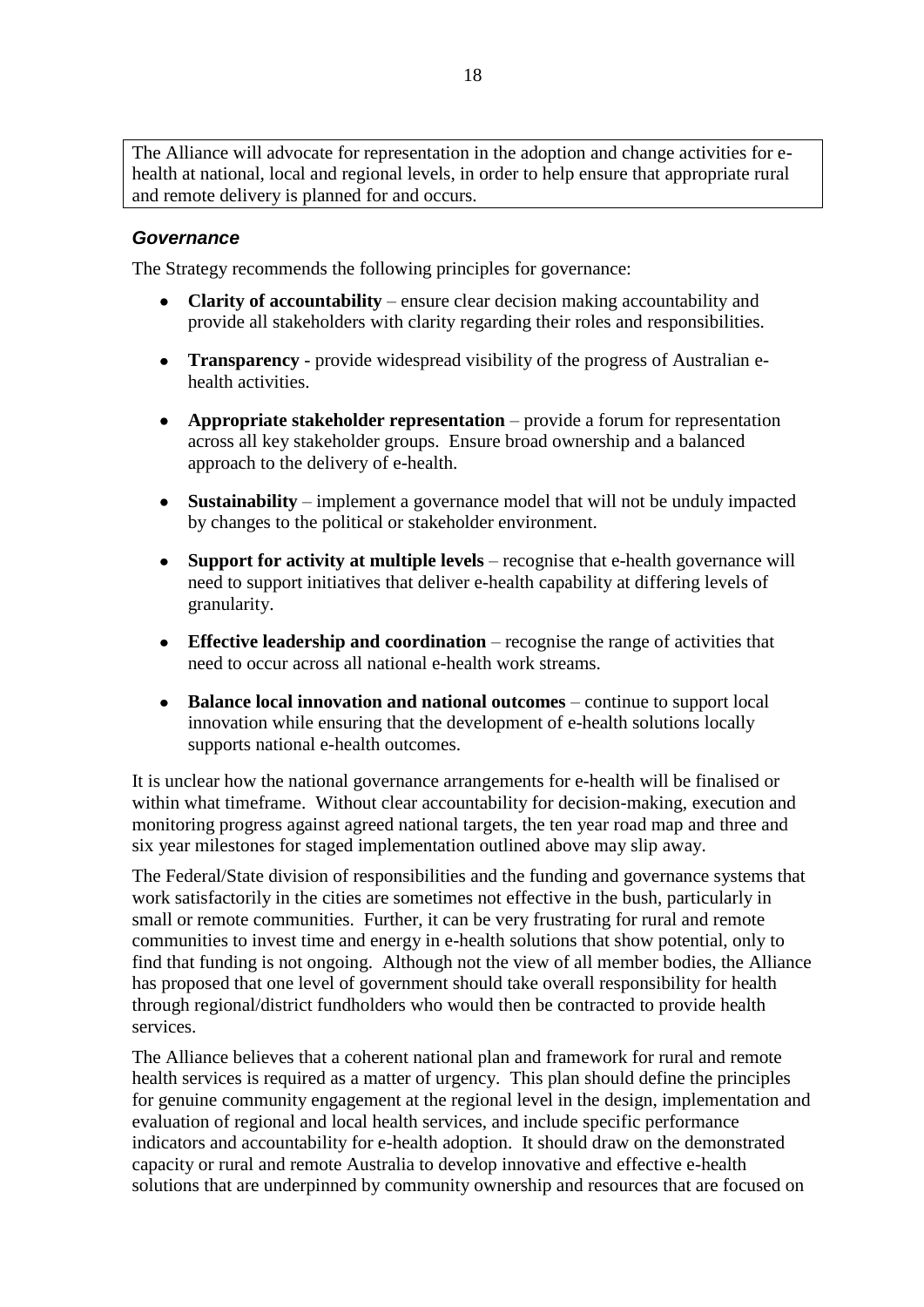local needs. The Alliance is committed to working towards equal health for the people who live in rural and remote communities by 2020.

The Alliance recommends that governance accountability for the adoption of e-health in Australia should be a part of a coherent national plan for rural and remote health.

## <span id="page-18-0"></span>**E-HEALTH OUTCOMES**

1

The Strategy outlines a list of e-health benefits for consumers, care providers and health care managers under the following headings:

- e-health will improve the quality and safety of the Australian health system;
- e-health will support a more accessible and equitable health system; and
- e-health will improve system efficiency.

In summary it asserts that the ultimate benefit achieved from implementation of a national e-health strategy will be a safer, better connected and more sustainable health system over the ten year implementation roadmap.

Some of the benefits of e-health should start to flow in the three year planning horizon, **'connect and communicate'** of the ten year roadmap outlined on page 6. For example, consumers should become more empowered to participate in their own healthcare through the development of more reliable information and support sources such as the National Health Call Centre Network, *healthdirect*.<sup>18,19</sup> Transfer of electronically generated, more legible prescriptions and more complete medication records should help to minimise medication errors and interactions.

Further benefits should flow as health professionals and consumers are better able to **collaborate** for multidisciplinary care, the six year horizon of the roadmap, for example, by sharing joint care plans and key information from electronic health records. If data is to be shared to support improvements in health care delivery, e-health solutions must be designed to collect appropriate, good quality data and make it easy to enter it correctly in a consistent format. Automatic monitoring and integration must also be easy and appropriate, for example, for implementation of care plans for people with chronic conditions so that reminders are sent, results and health status are monitored and follow-up visits and review of the care plan are occurring. Continuous quality improvement systems for clinical care and for the health data collection and analysis required to support it must be a fundamental part of e-health adoption.

During the **consolidation** part of the road map for e-health implementation, it should become possible for the vast majority of the data for monitoring health system performance to be collected through normal e-health enabled care. The Australian Commission for Safety and Quality in Health Care, through its Information Strategy Work Plan and in conjunction with the Australian Institute for Health and Welfare on national safety and quality indicators, and with NEHTA on clinical quality registries and e-health,

<sup>&</sup>lt;sup>18</sup> Council of Australian Governments.' Meeting Communique 10 February 2006, See National Health Call Centre Network under "Improving care and support in the community, including in rural and remote areas". [http://www.coag.gov.au/coag\\_meeting\\_outcomes/2006-02-10/index.cfm](http://www.coag.gov.au/coag_meeting_outcomes/2006-02-10/index.cfm)

<sup>&</sup>lt;sup>19</sup> *healthdirect Australia* is a 24-hour telephone health advice line staffed by Registered Nurses to provide expert health advice. It is currently available to residents of the Australian Capital Territory, Northern Territory, New South Wales, South Australia and Western Australia. *healthdirect* will be made progressively available to residents of Tasmania. *healthdirect* is scheduled to be a fully national service by 2011. 1800 022 222. <http://www.healthdirect.org.au/> viewed June 2009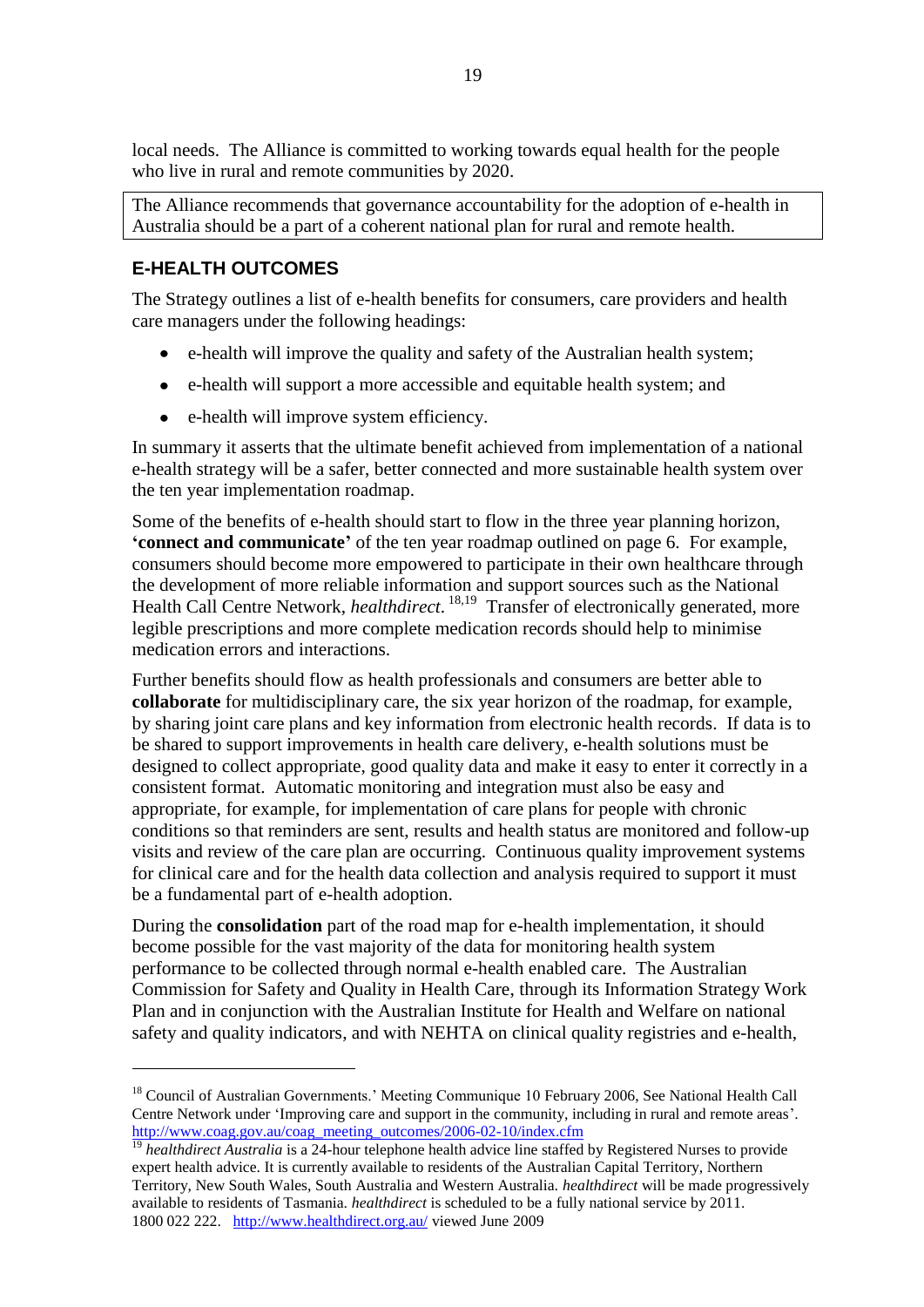is already becoming involved in this area as part of Australian Health Ministers Council processes.<sup>20</sup>

The Alliance has a particular interest in ensuring that the health challenges and effectiveness of the models of care in rural and remote communities are visible and can be researched as e-health data is aggregated and health system performance monitoring improves.

The Alliance and its members will seek to be involved in setting key targets and broad data requirements for quality improvements and for monitoring health system performance as an integral part of e-health solutions for rural and remote Australia.

Rural and remote communities are well placed and have a strong interest in leading the way to make e-health part of "business as usual" for health care.

1

 $20$  Australian Commission on Safety and Quality in Healthcare. Information Strategy: Work Plan 2009-10. April 2009. <http://www.health.gov.au/internet/safety/publishing.nsf/Content/PriorityProgram-08>